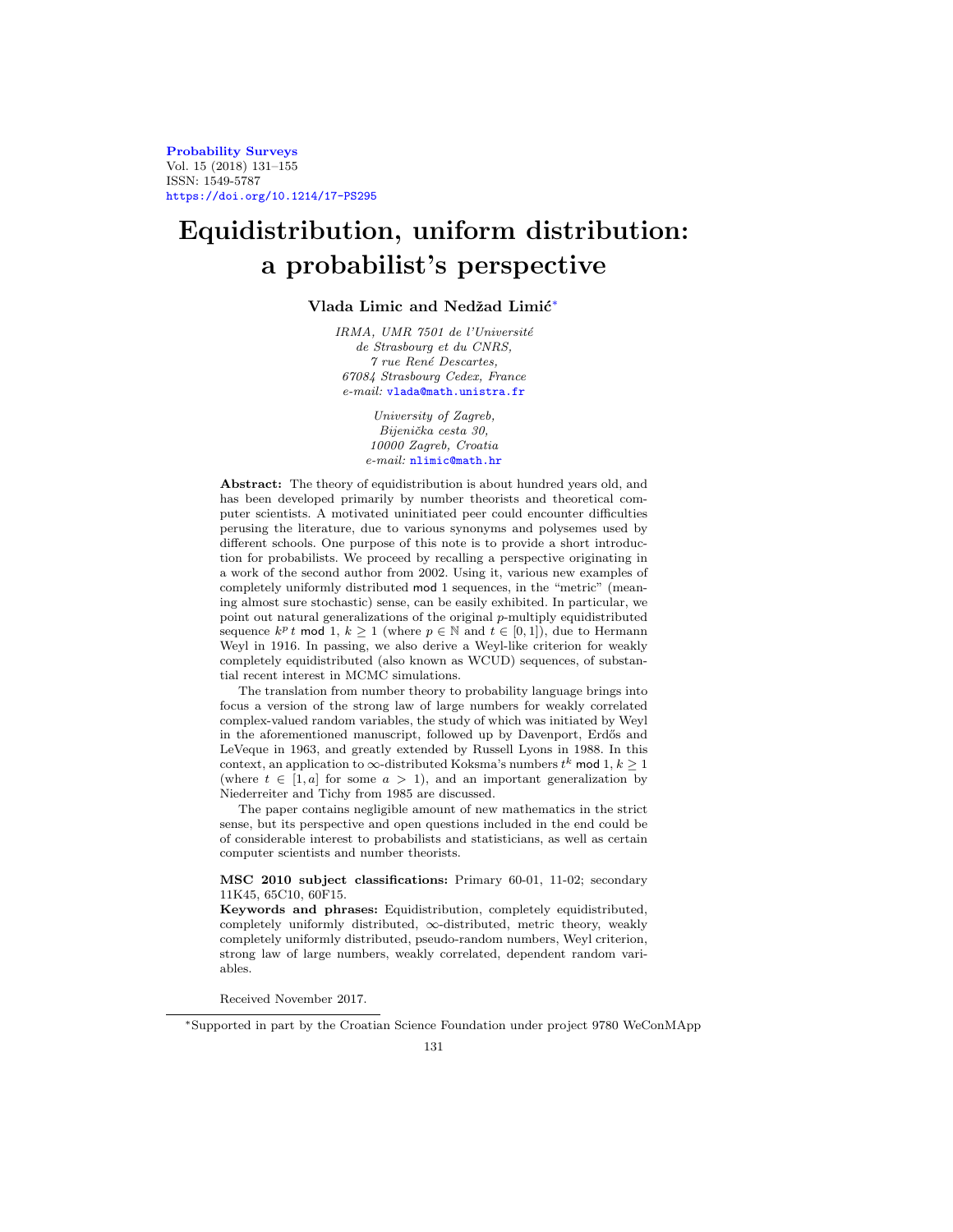### **1. Introduction**

This is certainly neither the first nor the last time that equidistribution is viewed using a "probabilistic lense". A probability and number theory enthusiast will likely recall in this context the famous Erdös-Kac central limit theorem  $[EK]$ (see also  $[Du]$ , Ch. 2 (4.9)), or the celebrated monograph by Kac [\[Ka1\]](#page-22-2).

Unlike in [\[Ka1](#page-22-2), [Ka2](#page-22-3), [EK](#page-22-0), [Ke1,](#page-22-4) [Ke2](#page-22-5)] our main concern here are the completely equidistributed sequences and their "generation". In the abstract we deliberately alternate between equidistribution (or equidistributed) and two of its synonyms. In particular, the completely uniformly distributed (sometimes followed bymod 1) and  $\infty$ -*distributed* in the abstract, the keywords, and the references (see for example any of [\[Ho1,](#page-22-6) [Ho2,](#page-22-7) [DT,](#page-22-8) [Kn1,](#page-23-0) [Kn2,](#page-23-1) [Kr5,](#page-23-2) [KN,](#page-23-3) [NT1,](#page-24-0) [Lac](#page-23-4), [Lo,](#page-24-1) [Le2](#page-23-5), [TO,](#page-24-2) [OT,](#page-24-3) [SP](#page-24-4)]) mean the same as completely equidistributed. Uniform distribution is a fundamental probability theory concept. To minimize the confusion, in the rest of this note we shall:

(i) always write the *uniform law* when referring to the distribution of a uniform random variable, and

(ii) almost exclusively write equidistributed (to mean equidistributed, uniformly distributed, uniformly distributed mod  $1$  or  $\cdot$ -distributed), usually preceded by one of the following attributes: simply, d-multiply or completely.

Let  $D = [0, 1]^d$  be the d-dimensional unit cube. Let  $r \in \mathbb{N}$  and assume that a bounded domain G is given in  $\mathbb{R}^r$ . Denote by  $\lambda$  the restriction of the d-dimensional Lebesgue measure on D, as well as the Lebesgue measure on  $\mathbb{R}^r$ . In particular  $\lambda(G)$  is the r-dimensional volume of G. In most of our examples r will equal 1, and G will be an interval.

Throughout this note, a sequence of measurable (typically continuous) functions  $(\mathbf{x}_k)_{k\geq 1}$ , where  $\mathbf{x}_k : G \mapsto \mathbb{R}^d$  will define a sequence of points  $\beta_k \in D$  as follows:

<span id="page-1-0"></span>
$$
\beta_k \equiv \beta(\mathbf{t}) := \mathbf{x}_k(\mathbf{t}) \text{ mod } \mathbf{1}, \quad \mathbf{t} \in G,
$$
\n(1.1)

understanding that  $\mathbf{1} = (1, \ldots, 1) \in \mathbb{R}^d$ , and that the modulo operation is naturally extended to vectors in the component-wise sense. While each  $\beta_k$  is a (measurable) function of **t**, this dependence is typically omitted from the notation. The  $(\mathbf{x}_k)_k$  is called the *generating sequence* or simply the *generator*, and the elements **t** of G are called seeds.

Any  $A = \prod_j (a_j, b_j] \subset D, 0 \le a_j < b_j \le 1$  will be called a *d*-dimensional box, or just a box in D. As usual, we denote by  $\mathbb{1}_S$  the indicator of a set S. The sequence  $\beta = {\beta_k : k \in \mathbb{N}}$  is *simply equidistributed in* D if

<span id="page-1-1"></span>
$$
\lim_{N \to \infty} \frac{1}{N} \sum_{k=1}^{N} \mathbb{1}_{A}(\beta_k(\mathbf{t})) = \lambda(A), \tag{1.2}
$$

for each A box in D, and almost every  $t \in G$ .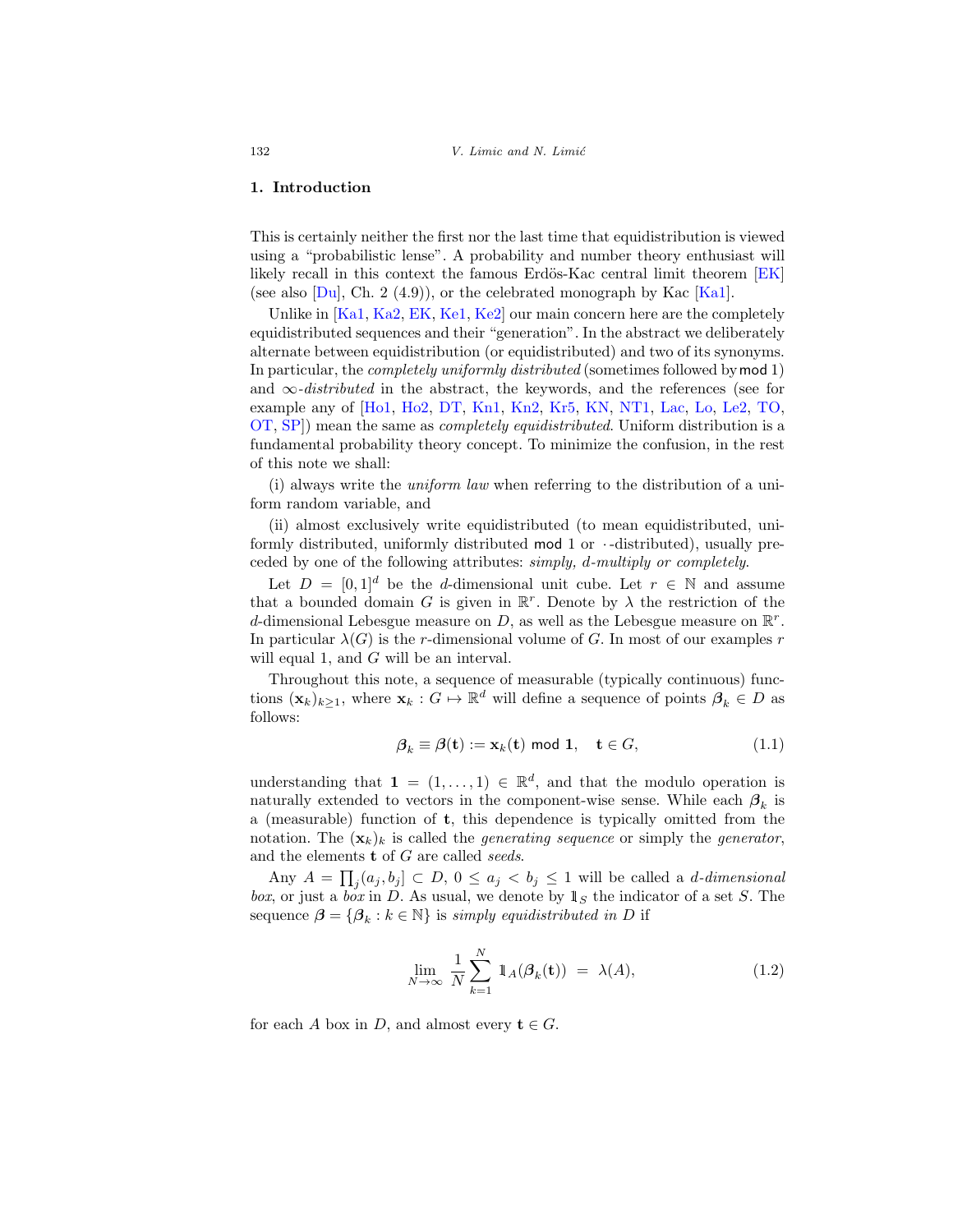#### <span id="page-2-0"></span>*1.1. Notes on the literature*

Our general setting is mostly inherited from [\[Li](#page-23-6)]. The few changes in the notation and the jargon aim to simplify reading of the present work by an interested probabilist or statistician. In [\[DT,](#page-22-8) [Kn2,](#page-23-1) [KN](#page-23-3), [Kr5,](#page-23-2) [SP\]](#page-24-4) and other standard references, equidistribution is defined as a property of a single (deterministic) sequence of real numbers. Nevertheless, in any concrete example discussed here (e.g. the sequences mentioned in the abstract, as well as all the examples given in the forthcoming sections), this property is verified only up to a null set over a certain parameter space. So there seems to be no loss of generality in integrating the almost everywhere/surely aspect in Definitions [1.1](#page-5-0) and [1.2](#page-5-1) below. There is one potential advantage: the Weyl criterion (viewed in a.s. sense) reduces to (countably many applications of) the strong law of large numbers (SLLN) for specially chosen sequences of dependent complex-valued random variables. The just made observation is the central theme of this note. Note in addition that the study of R4 (and R6) types of randomness (according to Knuth  $[Kn2]$  $[Kn2]$ , Section 3.5, see also Sections [2.4.1](#page-17-0) and [3](#page-18-0) below) makes sense only in the stochastic setting.

Davenport, Erdös and LeVeque [\[DELV](#page-22-9)] are strongly motivated by the Weyl equidistribution analysis [\[We\]](#page-24-5), yet they do not mention any connections to probability theory. Lyons [\[Ly\]](#page-24-6) clearly refers to the main result of [\[DELV](#page-22-9)] as a SLLN criterion, but is not otherwise interested in equidistribution.

The Weyl variant of the SLLN (see Section [2.2\)](#page-13-0) is central to the analysis of Koksma [\[Kok](#page-23-7)], who seems to ignore its probabilistic aspect. The breakthrough on the complete equidistribution of Koksma's numbers (and variations) by Franklin [\[Fr\]](#page-22-10) relies on the main result in [\[Kok](#page-23-7)], but without (any need of) recalling the Weyl variant of the SLLN in the background (see the proof of [\[Fr](#page-22-10)], Theorems 14 and 15). On the surface, this line of research looks more and more distant from the probability theory. The classical mainstream number theory textbooks (e.g. [\[KN](#page-23-3)]), as well as modern references (e.g. [\[DT,](#page-22-8) [SP](#page-24-4)]), corroborate this point of view of equidistribution in the "metric" (soon to be called "stochastic a.s.") sense. And yet, the Niederreiter and Tichy [\[NT1\]](#page-24-0) metric theorem, considered by many as one of the highlights on this topic, consists of lengthy and clever (calculus based) covariance calculations, followed by an application of the SLLN from [\[DELV\]](#page-22-9) (see Section [2.4.1](#page-17-0) for more details).

To the best of our knowledge, [\[Li](#page-23-6)] is the first (and at present the only) study of complete (or other) equidistribution in the "metric" sense, which identifies the verification of Weyl's criterion as a stochastic problem (equivalent to countably many SLLN, recalled in Section [2\)](#page-7-0), without any additional restriction on the nature of the generator  $(\mathbf{x}_k)_k$ . In comparison, Holewijn [\[Ho1,](#page-22-6) [Ho2](#page-22-7)] made analogous connection (and in [\[Ho2\]](#page-22-7) even applied the SLLN criterion of [\[DELV\]](#page-22-9) to the sequence of rescaled Weyl's sums  $(2.4)$ , but only under particularly nice probabilistic assumptions, which are not satisfied in any of the examples discussed in the present survey. In addition, both Lacaze [\[Lac](#page-23-4)] and Loynes [\[Lo\]](#page-24-1) use the Weyl variant (or a slight modification) of the SLLN, again under rather restrictive probabilistic hypothesis (to be recalled in Section [2.1.2\)](#page-11-0).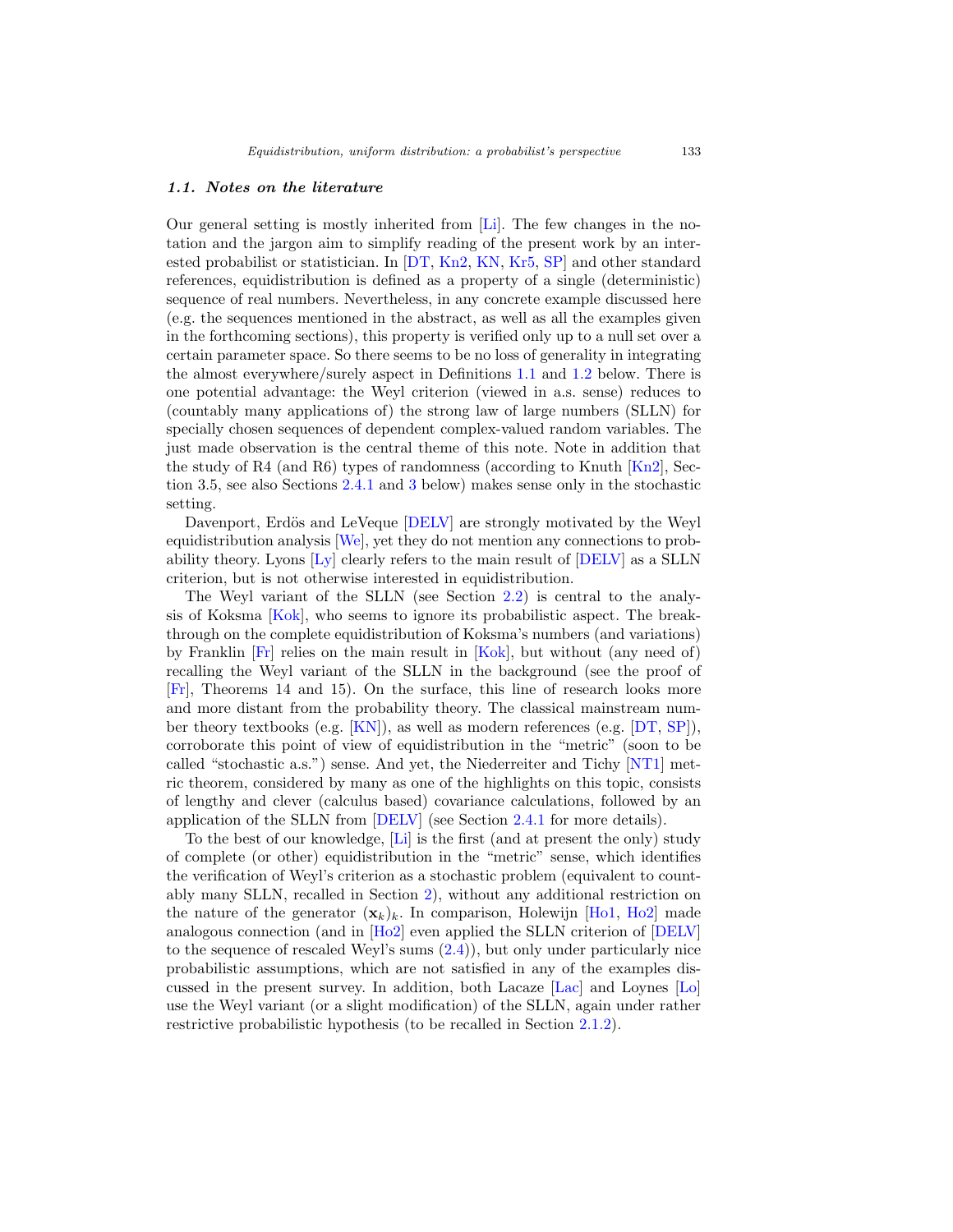Kesten in [\[Ke1,](#page-22-4) [Ke2](#page-22-5)], as well as in his subsequent articles on similar probabilistic number theory topics, works in the setting analogous to that of [\[Ho1,](#page-22-6) [Ho2](#page-22-7)], however his analysis is not directly connected to the Weyl criterion. On a related topic, in a pioneer study of (non-)normal numbers and their relation to equidistribution, Mendes France [\[MF\]](#page-24-7) also applies the SLLN from [\[DELV](#page-22-9)] as a purely analytic result, though it is not clear that a probabilistic interpretation brings a new insight in that setting. Interested readers are referred to [\[Kem,](#page-22-11) [Kh\]](#page-23-8) for probabilistic perspectives on normal numbers.

The study of complete equidistribution in the standard (deterministic) sense, and its close link to normal numbers, was initiated by Korobov [\[Kr1](#page-23-9)] in 1948. Korobov used Weyl's criterion [\[We\]](#page-24-5) for (multiple and complete) equidistribution, and exhibited an explicit function  $f$  (in a form of a power series) such that  $(f(k) \text{ mod } 1)_k$  is a completely equidistributed sequence (see also [\[Kr5](#page-23-2)], Theorem 28). Knuth was aware of  $[Fr]$ , but apparently unaware of either  $[We, Kr1]$  $[We, Kr1]$  $[We, Kr1]$  $[We, Kr1]$ , when he exhibited in [\[Kn1\]](#page-23-0) a (deterministic) completely equidistributed (there called "random") sequence of numbers in [0, 1], by extending the method of Champer-nowne's that previously served to find an explicit normal number. Knuth [\[Kn1,](#page-23-0) [Kn2\]](#page-23-1) uses his own (computer science inspired) criterion for complete equidistribution. All the examples given in  $[Kr1, Kr2]$  $[Kr1, Kr2]$  $[Kr1, Kr2]$  $[Kr1, Kr2]$  and  $[Kn1, Kn2]$  $[Kn1, Kn2]$  $[Kn1, Kn2]$  $[Kn1, Kn2]$ , as well as those obtained later on by the "Korobov school" (see Levin [\[Le2\]](#page-23-5), Korobov [\[Kr5\]](#page-23-2), and also the historical notes in [\[KN](#page-23-3)], and [\[SP\]](#page-24-4)), are practical to a varying degree. To find out more about the deterministic setting, readers are encouraged to use the pointers (to synonyms and references) given above as a guide to the literature.

We finally wish to make note of a recent spur of interest in completely equidistributed sequences, and their generalizations (definable only in the stochastic setting), in relation to Markov chain Monte-Carlo simulations [\[CMNO](#page-22-12), [CDO,](#page-22-13) [OT,](#page-24-3) [TO\]](#page-24-2). Section [2.3](#page-14-0) makes a brief digression in this direction. Importance of complete equidistribution for MCMC is not surprising, in view of a long list of empirical tests that these sequences satisfy (see [\[Fr](#page-22-10), [Kn2\]](#page-23-1) and Remark  $2(d,e)$ ). The first author is convinced that anyone who regularly runs or even looks at pseudo-random simulations should benefit from reading a note of this kind.

**Disclaimer and motivation** This review and tutorial is highly inclusive, but by no means exhaustive. The theory of equidistribution (or uniform distribution) is rich, complex and fast evolving, and it would be very difficult to point to a single book volume, let alone a survey paper, which covers all of its interesting aspects (for example, the list of references in the specialized survey [\[AB2](#page-21-0)] overlaps with ours in only four items). Even when focusing on complete equidistribution in the metric (stochastic a.s.) sense, it seems hard to find a single expository article aimed at specialists, let alone at the probability and statistics community at large. We hope to have accomplished here an "order of magnitude" effect, citing several dozens of original research papers and surveys, textbooks or monographs, in a brief attempt to shed a probability-friendly light on the concepts and ideas presented, as well as to point out a number of natural and interesting open questions. We wish we had come across such a paper at our very encounter with this important topic. The latter thought gave the impetus to our writing.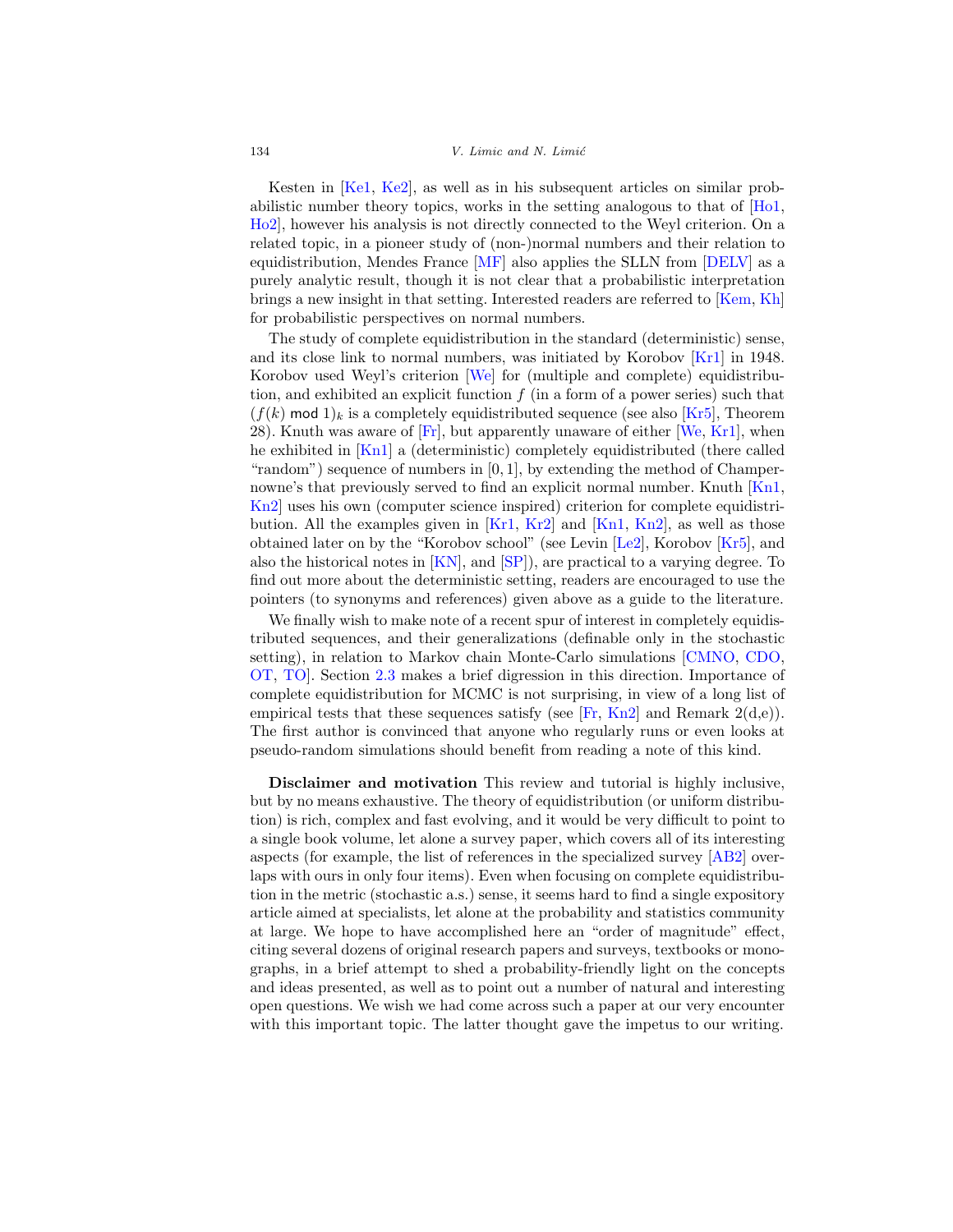## *1.2. One-dimensional examples*

Suppose that  $d = r = 1$ , and that G is an interval. We recall several well-known examples of functions  $x_k : G \mapsto \mathbb{R}$ , that generate equidistributed sequences in [0, 1]. The first class of examples is as follows: for each  $p \in \mathbb{N}$  define

<span id="page-4-0"></span>
$$
x_k(t) = k^p t, \quad t \in G := (0, 1), \ k \ge 1. \tag{1.3}
$$

Then  $(\beta_k)_{k>1} \in [0,1]^{\mathbb{N}}$  from  $(1.1)$  are *Weyl's numbers* of parameter p. The second class of examples are the so-called *multiplicatively generated numbers*: for each  $M \in \{2, 3, \ldots, \}$  let

<span id="page-4-1"></span>
$$
x_k(t) = M^k t, \quad t \in G := (0,1), \quad k \ge 1,
$$
\n
$$
(1.4)
$$

and  $(\beta_k)_{k>1} \in [0,1]^{\mathbb{N}}$  as in [\(1.1\)](#page-1-0). Finally, if one defines for each k, and any  $a > 1$ 

<span id="page-4-2"></span>
$$
x_k(t) = t^k, \quad t \in G := (1, a), \quad k \ge 1,
$$
\n
$$
(1.5)
$$

then  $(\beta_k)_{k>1}$  from  $(1.1)$  are known as *Koksma's numbers*. It is well-known that for each of the above three examples, the sequences  $(\beta_k)_k$  are (at least simply) equidistributed for almost all seeds [\[We,](#page-24-5) [Fr,](#page-22-10) [Kok](#page-23-7)] (see also [\[KN,](#page-23-3) [DT](#page-22-8), [SP](#page-24-4)]). In fact if  $p = 1$ , then the Weyl (Sierpinski, Bohl) equidistribution theorem is a stronger claim:  $k \cdot t$  mod 1 is simply equidistributed for all irrational t.

One could **refine** the notion of a **seed**, and call t a seed only if  $\beta_k(t)$  is (sufficiently) equidistributed. The new set of seeds  $T$  would then be well-defined up to a null-set. Note that  $(1.3)$  and  $(1.4)$  are both linear in t, which is not true for  $(1.5)$ . The methodology developed by the second author in [\[Li](#page-23-6)] was motivated by the particularly simple analysis of the linear case, which can be extended (under certain hypotheses on  $(x_k)_k$ ) to the non-linear setting.

## *1.3. Multiple equidistribution with examples*

Let  $d \geq 2$  be fixed. A sequence of real measurable functions  $(x_k)_{k\geq 1}$  can be used to form sequences  $(\mathbf{x}_k)_{k>1}$  of d-dimensional vector-valued (measurable) functions, and therefore the corresponding sequences  $(\beta_k)_{k\geq 1}$  (see [\(1.1\)](#page-1-0)), in at least three different natural ways:

(a) The set of seeds could be equally d-dimensional (here  $r = d$ ). More precisely, for **t** =  $(t_1, t_2,..., t_d) \in G$ , let  $\mathbf{x}_k(\mathbf{t}) := (x_{k1}(\mathbf{t}), x_{k2}(\mathbf{t}),..., x_{kd}(\mathbf{t})),$ where  $x_{kj}(\mathbf{t}) := x_{(k-1)d+j}(t_j)$ , for all  $k \in \mathbb{N}$ ,  $j = 1, \ldots, d$ . In this case

<span id="page-4-3"></span>
$$
\beta_{kj}^d = x_{(k-1)d+j}(t_j) \text{ mod } 1, \quad k \in \mathbb{N}, j = 1, ..., d.
$$
 (1.6)

(b) The set of seeds could be r-dimensional, and the successive **x** (and *β*) could be formed by shifting the window of observation by 1. More precisely, for **t** ∈ G ⊂  $\mathbb{R}^r$ , define  $\mathbf{x}_k(t) := (x_{k1}(t), x_{k2}(t), \ldots, x_{kd}(t))$ , where  $x_{kj}(t) :=$  $x_{k+j-1}(\mathbf{t})$ , for all  $k \in \mathbb{N}$ ,  $j = 1, \ldots, d$ . In this case

<span id="page-4-4"></span>
$$
\beta_{kj}^d = x_{k+j-1}(\mathbf{t}) \text{ mod } 1, \quad k \in \mathbb{N}, j = 1, \dots, d. \tag{1.7}
$$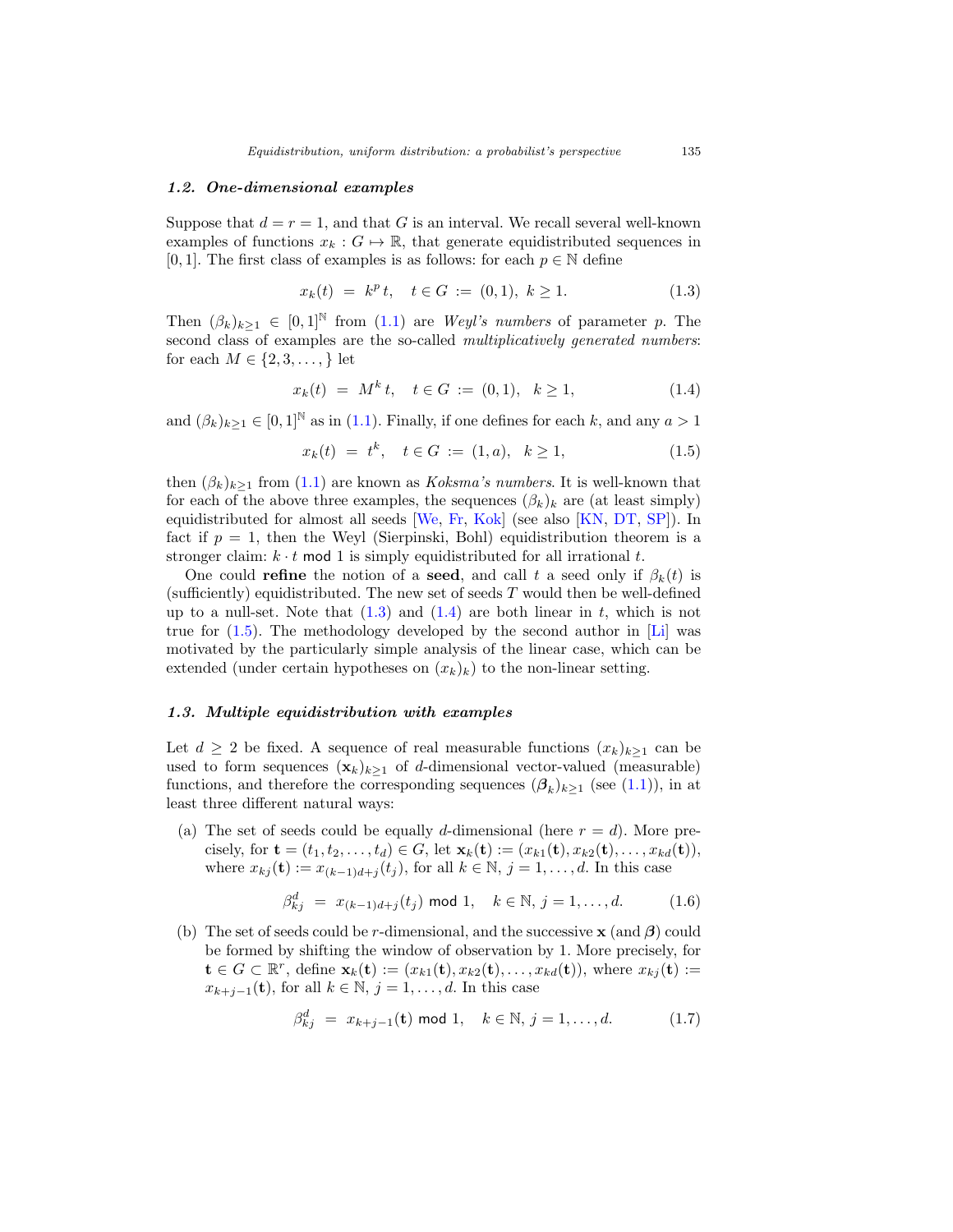(c) Let  $d \geq 1$ . The set of seeds could be r-dimensional, and the successive **x** (and  $\beta$ ) could be formed by shifting the window of observation by  $h \in \mathbb{N}$ . More precisely, for  $\mathbf{t} \in G \subset \mathbb{R}^r$ , define  $\mathbf{x}_k(\mathbf{t}) := (x_{k1}(\mathbf{t}), x_{k2}(\mathbf{t}), \ldots, x_{kd}(\mathbf{t})),$ where  $x_{kj}(\mathbf{t}) := x_{(k-1)h+j}(\mathbf{t})$ , for all  $k \in \mathbb{N}$ ,  $j = 1, \ldots, d$ . In this case

<span id="page-5-3"></span>
$$
\beta_{kj}^{d,h} = x_{(k-1)h+j}(\mathbf{t}) \text{ mod } 1, \quad k \in \mathbb{N}, j = 1, ..., d. \tag{1.8}
$$

Note that class (c) comprises class (b) (if h is set to 1), and that if  $h > d$ , then  $(\beta_k^{d,h})_k$  is formed from a strict subsequence of  $(x_k)_k$ . We shall consider the above definitions with d varying over N. The sequences in  $(1.6)$  will be included in the analysis of Section [2.1.](#page-7-1)

The equidistribution analysis is typically done on the sequences of vectors  $\beta^d$  from [\(1.7\)](#page-4-4). Yet (see Remark [1\(](#page-5-2)c) below) the construction in [\(1.8\)](#page-5-3) is particularly interesting from the perspective of comparison with (pseudo-)random simulations.

Simple equidistribution in  $D$  was defined in the paragraph preceding Section [1.1.](#page-2-0) Let again G be a bounded domain in  $\mathbb{R}^r$  for some  $r \geq 1$ .

<span id="page-5-0"></span>DEFINITION **1.1.** Assume that  $(x_k)_{k\geq 1}$  is a sequence of real measurable functions on G. (i) The sequence  $\{\beta_k : k \in \mathbb{N}\}\$  defined in [\(1.1\)](#page-1-0) is said to be d-multiply equidistributed in [0,1] if there exists a measurable subset of seeds  $T_d$ , of full measure (or equivalently,  $\lambda(T_d) = \lambda(G)$ ), such that the sequence of vectors  $\beta_k^d$ in [\(1.7\)](#page-4-4) is simply equidistributed in  $[0, 1]^d$  for each  $t \in T_d$ .

(ii) If  $\{\beta_k : k \in \mathbb{N}\}\$ is d-multiply equidistributed in [0, 1] for all  $d \geq 1$ , then  $\{\beta_k : k \in \mathbb{N}\}\$ is called completely equidistributed.

We shall often abbreviate completely equidistributed sequence in  $[0, 1]$  by c.e.s in [0, 1]. Occasionally we may drop the descriptive "in  $[0, 1]$ ". It is natural to also consider shifts of arbitrary fixed length.

<span id="page-5-1"></span>DEFINITION **1.2.** If for some measurable subset of seeds  $T_{d,h}$ , again of full measure, we have that the sequence of vectors  $\beta_k^{d,h}$  in [\(1.8\)](#page-5-3) is simply equidistributed in  $[0, 1]^d$  for all  $t \in T_{d,h}$  then we say that  $\{\beta_k : k \in \mathbb{N}\}\$  defined in [\(1.1\)](#page-1-0) is d-multiply equidistributed in  $[0, 1]$  with respect to shift by h.

Naturally, we omit "with respect to shift..." if  $h = 1$ , and use attribute *simply* instead of 1-multiply if  $d = 1$  and  $h > 1$ .

<span id="page-5-2"></span>**Remark 1.** (a) Fix some  $h \in \mathbb{N}$  and  $o \in \mathbb{N}_0$ . It is easy to check that if  $\{\beta_k :$  $k \in \mathbb{N}$  is d-multiply equidistributed in [0, 1] with respect to shift by h, then the same property holds (on the same subset of seeds) for  $\{\beta_{k+o} : k \in \mathbb{N}\}\$ . For this reason the definitions above are stated only in the case  $o = 0$ .

(b) Due to the just mentioned easy fact, one can quickly check (by averaging over h different offsets) that if  $\{\beta_k : k \in \mathbb{N}\}\$ is d-multiply equidistributed in [0, 1] with respect to shift by  $h \geq 2$ , then it is also d-multiply equidistributed in  $[0, 1]$  (in the sense of Definition [1.1\)](#page-5-0). Note however the following example: suppose  $(\alpha_k)_k$  and  $(\gamma_k)_k$  are (simply) equidistributed in [0, 1] so that  $(\alpha_k/2)_k$ and  $((1 + \gamma_k)/2)_k$  are equidistributed in [0, 1/2] and [1/2, 1], respectively. Then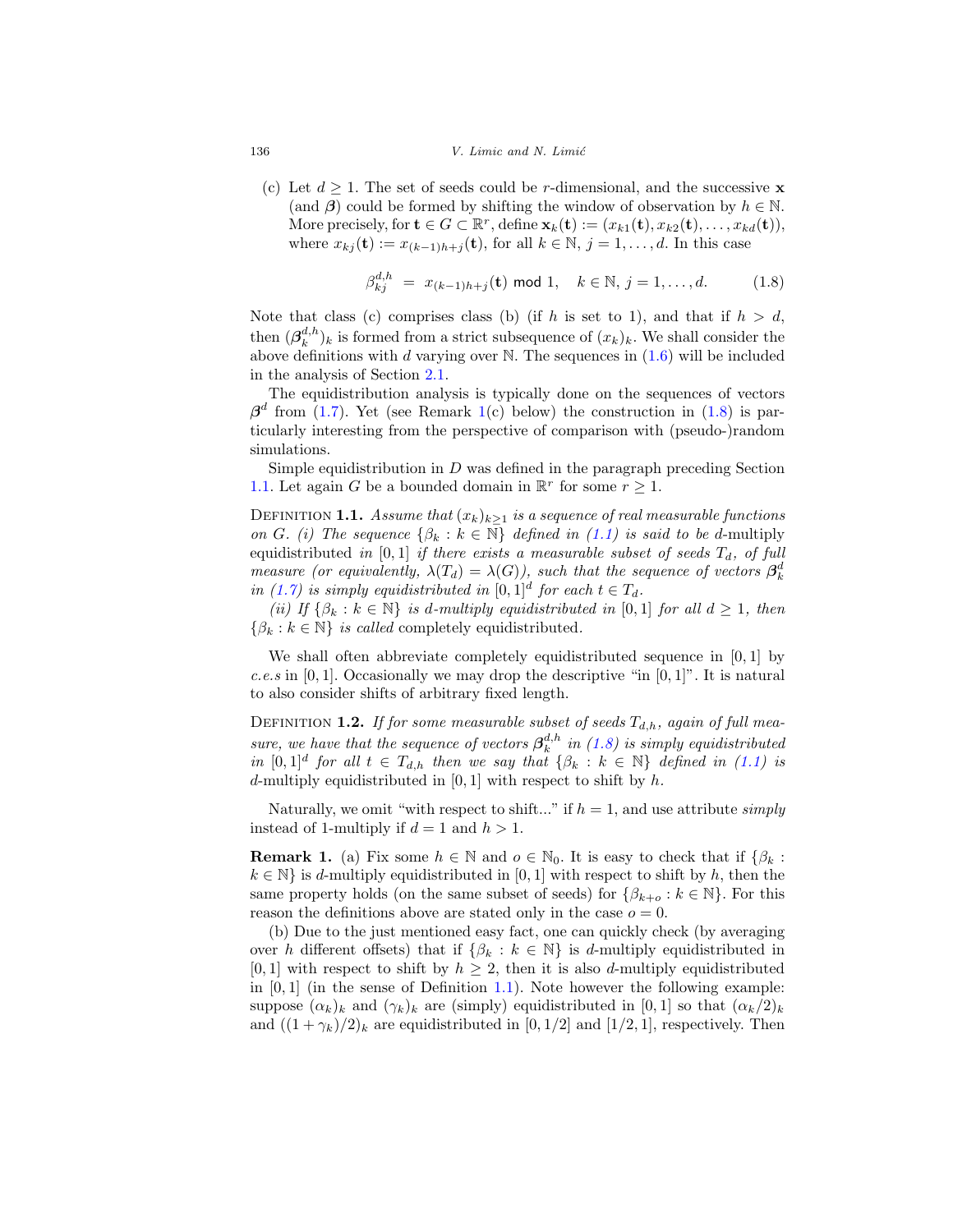$(\beta_k)_k$  defined by

$$
\beta_{2k-1} := \alpha_k, \ \beta_{2k} := \gamma_k, \quad k \ge 1,
$$

is (simply) equidistributed in  $[0, 1]$ , but not even simply equidistributed in  $[0, 1]$ with respect to shift by 2. One could construct similar examples in the multiply equidistributed setting.

(c) As already noted, the interest of including shifts becomes apparent if one compares the equidistribution with the law of large numbers (LLN), or with Monte-Carlo simulations using pseudo-random numbers. If  $X_1, X_2, \ldots$  is a sequence of i.i.d. uniform random variables, and  $f : [0, 1]^d \to \mathbb{R}$  a bounded measurable map, then  $Ef(X_1,...,X_d)$  is the theoretical (LLN) limit (in the  $L^p$ and in the almost sure sense) of

<span id="page-6-0"></span>
$$
\frac{1}{n}\sum_{k=1}^{n} f(X_{(k-1)d+1},\ldots,X_{(k-1)d+d}).
$$
\n(1.9)

Given a pseudo-random sequence  $a = (a_k)_{k \geq 1}$ , a direct analogue of  $(1.9)$  is

<span id="page-6-1"></span>
$$
\frac{1}{n}\sum_{k=1}^{n} f(a_{(k-1)d+1}, \dots, a_{(k-1)d+d}), \tag{1.10}
$$

and the shift by  $h = d$  is typical in doing simulations. While it is also true that for each choice of  $h, o \in \mathbb{N}$ 

$$
\lim_{n} \frac{1}{n} \sum_{k=1}^{n} f(X_{(k-1)h+o}, \dots, X_{(k-1)h+d+o-1}) = Ef(X_1, \dots, X_d),
$$

the variance (and therefore the theoretical error) of the approximation is the smallest if  $h \geq d$ . This variance (error) bound is constant over shifts  $h \geq d$  and offsets  $o \geq 1$ , hence  $(1.9)$  is an "economical" approximation (each element of  $(X_k)_k$  is used once and only once), and  $(1.10)$  is its direct analog.

(d) We can point the reader to at least two different derivations ( $\text{[Kn2]}$  $\text{[Kn2]}$  $\text{[Kn2]}$  Section 3.5, Theorem C and the final Note in [\[Kr5\]](#page-23-2) Ch. III, §20) of the following important fact: if  $\{\beta_k : k \in \mathbb{N}\}\$ is completely equidistributed, then it is also ("omega-by-omega", on the same set of seeds) d-multiply equidistributed in  $[0, 1]$ with respect to shift by h for each  $d \geq 1$  and each  $h \geq 2$ . Due to this fact, and the observations made in (b), defining completely equidistributed with respect to shifts is superfluous. (e) As a consequence of (d) and various other properties derived in  $[Fr]$ , Knuth  $[Kn1, Kn2]$  $[Kn1, Kn2]$  $[Kn1, Kn2]$  concludes that any c.e.s. passes numerous empirical tests (see  $\text{[Kn2]}$  $\text{[Kn2]}$  $\text{[Kn2]}$ , Section 3.5, the comment following Definition R1), and is therefore an exemplary pseudo-random sequence. П

The Weyl sequence  $(\beta_k)_{k\geq 1}$  from  $(1.3)$  is p-multiply equidistributed, but it is not  $p+1$ -multiply equidistributed; the multiplicatively generated sequence from  $(1.4)$  is only simply equidistributed (see also Remark  $2(c)$  $2(c)$ ). Section [2.1.3](#page-12-0) serves to point out that already in the linear setting, numerous examples of c.e.s. that generalize the Weyl sequence in a natural way, can be easily constructed.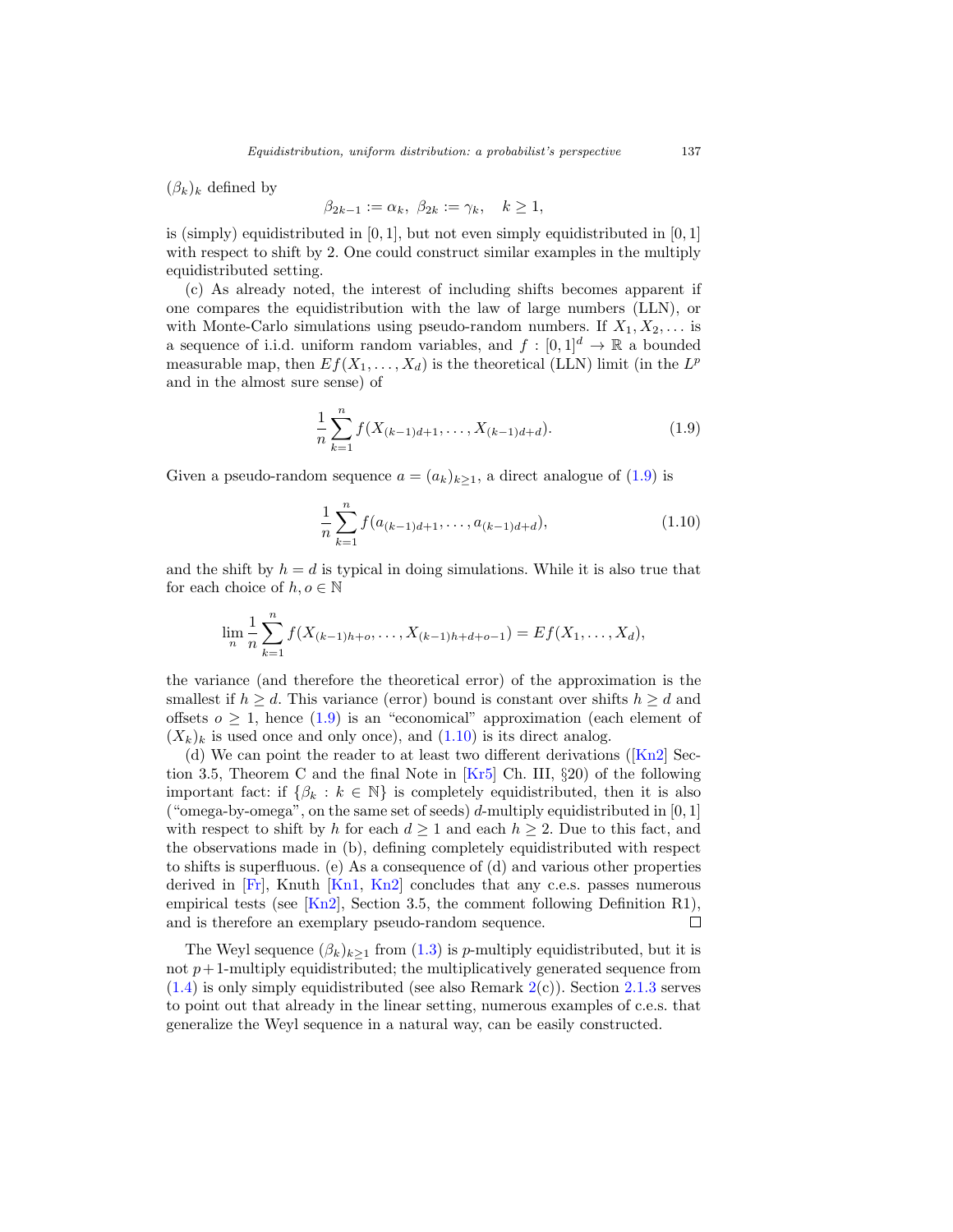Koksma's numbers from [\(1.5\)](#page-4-2) generally serve (see e.g. [\[Kn2](#page-23-1), [KN,](#page-23-3) [TO](#page-24-2), [SP](#page-24-4)]) as the prototype of a metric c.e.s. Most of the sequel is organized in connection to this example. In particular, Section [2.4](#page-15-0) gives a page-long proof of their complete equidistribution, as an extension of the technique from Section [2.1](#page-7-1) to the nonlinear setting. The discussion in Section [2.4.1](#page-17-0) serves to put this into perspective with respect to [\[Kok](#page-23-7), [Fr](#page-22-10)] and [\[NT1](#page-24-0)]. Section [3](#page-18-0) recalls the main observations made in this and the next section, and discusses several natural open problems.

## <span id="page-7-0"></span>**2. Equidistribution via probabilistic reasoning**

The purpose of this section is to describe the approach of [\[Li\]](#page-23-6), as well as to put it into perspective with respect to [\[Kok,](#page-23-7) [Fr](#page-22-10), [NT1](#page-24-0)].

## <span id="page-7-1"></span>*2.1. A lesson from the linear case*

Consider the set of multi-indices  $\mathbf{m} = (m_1, m_2, \dots, m_d) \in \mathbb{Z}^d$ . Let  $\{x_k : k \in \mathbb{N}\}\$ be a sequence of functions (soon taken to be linear) as in Definitions [1.1-](#page-5-0)[1.2,](#page-5-1) and let points  $\beta_k \in D$  be defined by [\(1.6\)](#page-4-3).

Define the sequence  $(\nu_N)_N$  of purely atomic finite (probability) measures on  $[0, 1]^d$  via

<span id="page-7-2"></span>
$$
\nu_N := \sum_{k=1}^N \frac{1}{N} \delta_{\beta_k}, \quad N \ge 1,
$$
\n(2.1)

where the dependence in  $t \in G$  is implicit. Then clearly, the (simple) equidis-tribution in [0, 1]<sup>d</sup> [\(1.2\)](#page-1-1) is equivalent to the weak convergence of  $(\nu_N)_N$  to the uniform law on  $[0, 1]^d$  (denoted in  $(1.2)$  by  $\lambda$ ), as N goes to  $\infty$ . This in turn is equivalent to saying that for any polynomial  $p$  in  $d$ -variables we have  $\lim_{N} \int p(\mathbf{s}) \nu_N(d\mathbf{s}) = \int_{[0,1]^d} p(\mathbf{s}) \lambda(d\mathbf{s}).$ 

From an analyst's perspective, choosing the class of polynomials in the above characterization of weak convergence is suboptimal. Indeed, if  $d = 1$ , the class of complex exponentials  $t \mapsto {\exp(2\pi i m \cdot t)}, m \in \mathbb{Z}$ , is orthogonal (even orthonormal) in  $L^2[0,1]$ , and (due to the Stone-Weierstrass theorem) the algebra they generate is dense in the (periodic) continuous functions on  $[0, 1]$ , with respect to the usual sup-norm. The same is true in the  $d$ -multiple setting, this time with respect to the class of multi-dimensional complex exponentials  $D \ni \mathbf{s} \mapsto {\exp(2\pi i \mathbf{m} \cdot \mathbf{s})}, \mathbf{m} \in \mathbb{Z}^d$ , where  $\cdot$  is the dot (or scalar) product.

In order to check that  $\lim_{N} \nu_N = \lambda$  in law, it is necessary and sufficient that for each **m**  $\in \mathbb{Z}^d$ 

$$
\frac{1}{N} \sum_{k=1}^{N} \exp(2\pi i \mathbf{m} \cdot \boldsymbol{\beta}_{k}) = \int_{D} \exp(2\pi i \mathbf{m} \cdot \mathbf{s}) \nu_{N}(d\mathbf{s})
$$

converges as  $N \to \infty$  to

$$
\int_{[0,1]^d} \exp(2\pi i \mathbf{m} \cdot \mathbf{s}) \lambda(d\mathbf{s}) = \begin{cases} 1, & \mathbf{m} = \mathbf{0}, \\ 0, & \mathbf{m} \neq \mathbf{0}. \end{cases}
$$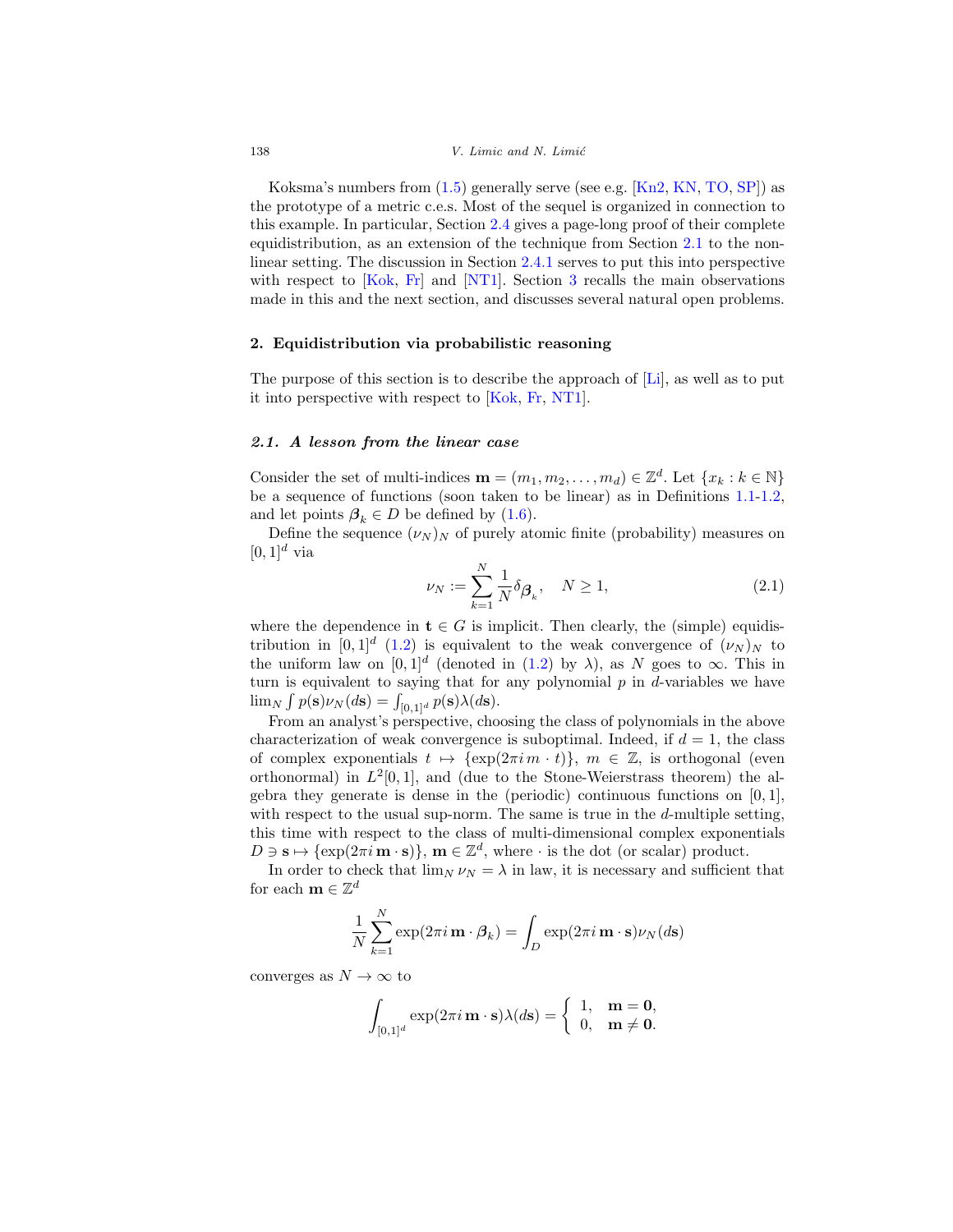The just obtained characterization for equidistribution of  $(\beta_k)_k$  is the wellknown Weyl criterion [\[We\]](#page-24-5): consider the quantities

<span id="page-8-4"></span>
$$
W_N(\boldsymbol{\beta}, \mathbf{m}) := \frac{1}{N} \sum_{k=1}^N \exp(2\pi i \mathbf{m} \cdot \boldsymbol{\beta}_k), \qquad (2.2)
$$

then  $(\beta_k)_k$  is (simply) equidistributed in D if and only if  $W_N(\beta, m) \to 0$  for  $N \to \infty$  and each **m**  $\neq$  **0**. Recalling that in our setting each  $\beta_k$  and therefore  $\nu_N$  is in fact a (measurable) function of **t**, the criterion reads

<span id="page-8-1"></span> $\lim_{N} W_N(\boldsymbol{\beta}, \mathbf{m}) = 0$ , almost everywhere in G, for each  $\mathbf{m} \in \mathbb{Z}^d \setminus \{\mathbf{0}\}.$  (2.3)

Denote by  $\mathbb{R}^d \ni \mathbf{z} \mapsto e(\mathbf{m}, \mathbf{z}) = \exp(2\pi i \mathbf{m} \cdot \mathbf{z})$ . Due to [\(1.1\)](#page-1-0), and the periodicity of the complex exponential, we have the identity

<span id="page-8-0"></span>
$$
W_N(\boldsymbol{\beta}, \mathbf{m}) \equiv \frac{1}{N} \sum_{k=1}^N e(\mathbf{m}, \mathbf{x}_k).
$$
 (2.4)

A crucial point is that if  $(\mathbf{x}_k)_k$  is defined by  $(1.6)$ , where the sequence of real (measurable) functions  $(x_k)_k$  is given either in [\(1.3\)](#page-4-0) or in [\(1.4\)](#page-4-1), then the functions  $G^d \ni \mathbf{t} \mapsto e(\mathbf{m}, \mathbf{x}_k(\mathbf{t}))$  form a bounded orthogonal sequence in  $L_2(G, \mathbb{C})$ . Note that this is the first time that the linearity in  $t$  (resp. **t**) of the functions in  $(1.3,1.4)$  $(1.3,1.4)$  (resp.  $(1.6)$ ) is being called for.

Unlike [\[Li\]](#page-23-6), we continue the discussion using probabilistic wording and notation. Given  $z \in \mathbb{C}$ , denote by  $\overline{z}$  its complex conjugate. For a fixed  $\mathbf{m} \in \mathbb{Z}^d \setminus \{0\}$ and each  $k \in \mathbb{N}$ , define  $Y_k(\mathbf{m}; \mathbf{t}) := e(\mathbf{m}, \mathbf{x}_k(\mathbf{t})), \mathbf{t} \in G$ . Then  $(Y_k(\mathbf{m}))_k$ is a sequence of complex-valued random variables on the probability space  $(G, \mathcal{B}, P)$ , where  $\mathcal{B}$  is the Borel  $\sigma$ -field on G, and  $P(dt) = \lambda(dt)/\lambda(G)$ , such that  $EY_k(\mathbf{m}) = 0$ , for all  $k \geq 1$ , and

<span id="page-8-3"></span>
$$
E(Y_k(\mathbf{m})\overline{Y_l(\mathbf{m})}) = \begin{cases} 1, & k = l, \\ 0, & k \neq l, \end{cases} \quad l, k \in \mathbb{N}.
$$
 (2.5)

The standard proof of the strong LLN for i.i.d. variables with finite second moment (see for example the exercise concluding [\[Du\]](#page-22-1) Ch. I, Section 7) can clearly be extended to sequences of pairwise uncorrelated centered random variables with constant (or uniformly bounded) variance. Anticipating some readers with non-probabilist background, we include a sketch of the argument in points LLN.(a)-LLN.(d) below. The above sequence  $(Y_k(m))_k$  has the just stated properties, and therefore if  $S_N \equiv S_N(\mathbf{m}) := \sum_{k=1}^N Y_k(\mathbf{m})$ , then

<span id="page-8-2"></span>
$$
\lim_{N} \frac{S_N}{N} = \lim_{N} \frac{1}{N} \sum_{k=1}^{N} Y_k(\mathbf{m}) = 0, \quad \text{almost surely.}
$$
 (2.6)

Recalling [\(2.4\)](#page-8-0) and the fact that **m**  $\in \mathbb{Z}^d \setminus \{0\}$  was fixed but arbitrary, gives  $(2.3)$  ( $\lambda$ -a.e. is the same as P-a.s.) and therefore the above stated (simple) equidistribution in  $[0, 1]^d$  of the sequence of vectors  $(\beta_k)_k$ .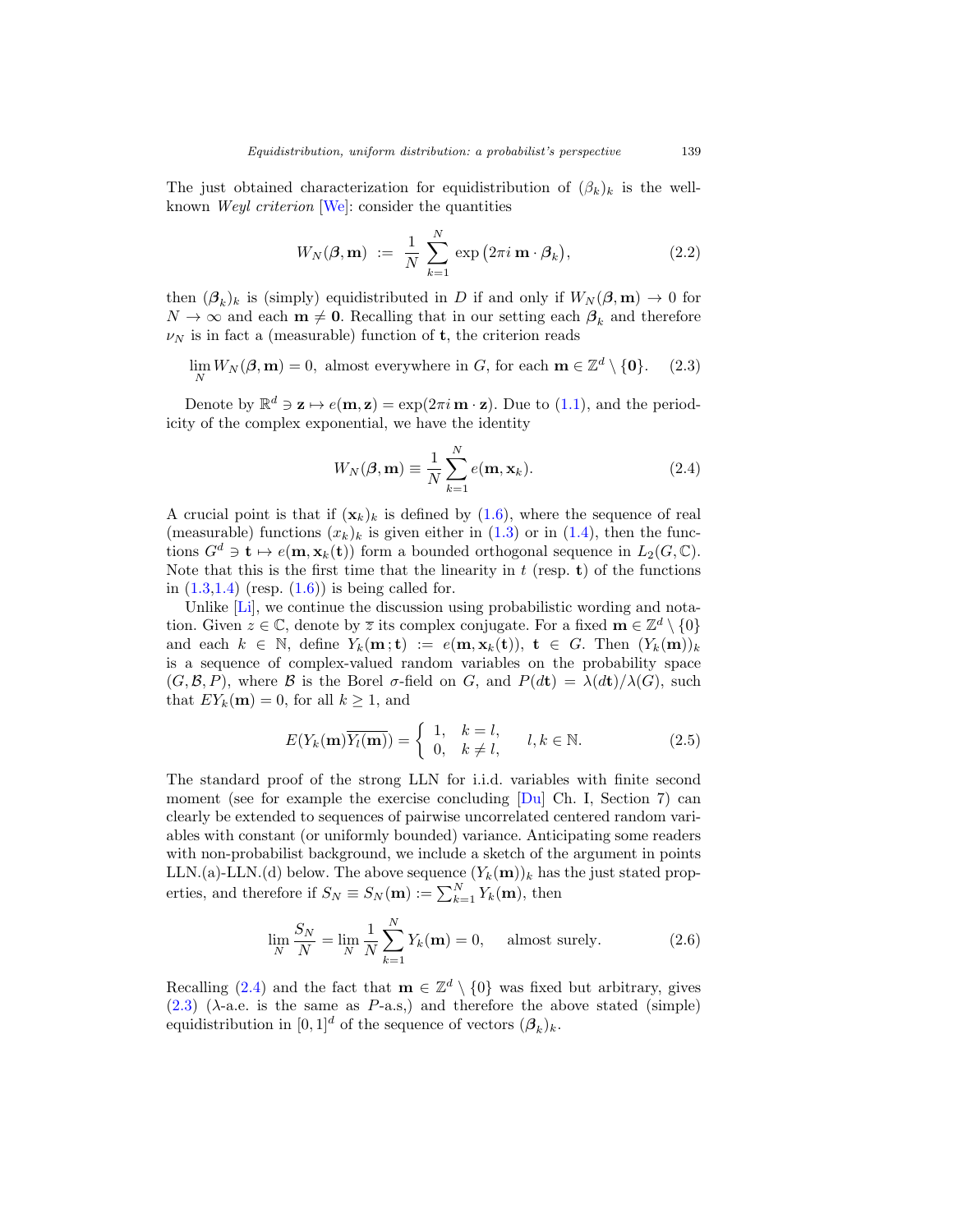LLN.(a) Note that  $ES_N = 0$  and  $var(S_N) = O(N)$ .

LLN.(b) Use the Chebyshev (or the Markov) inequality, and the Borel-Cantelli lemma on the subsequence  $N_n = n^2$  to conclude that

$$
\sum_{n=1}^{\infty} P(|S_{n^2}| > n^2 \varepsilon) = \sum_{n=1}^{\infty} O(1/n^2) < \infty, \quad \forall \varepsilon > 0,
$$

and therefore that  $S_{N_n}/N_n \to 0$ , almost surely.

LLN.(c) Since  $E(\sum_{N \in [n^2+1,(n+1)^2]} |S_N - S_{n^2}|^2) = \sum_{N \in [n^2+1,(n+1)^2]} O(N$  $n^2 = O(n^2)$ , and therefore  $E(\max_{N \in [n^2+1,(n+1)^2]} |S_N - S_{n^2}|^2) \leq Dn^2$ , another application of the Markov inequality gives that with probability greater than  $1-\frac{2D}{\varepsilon^2n^2}$ 

<span id="page-9-1"></span>
$$
|S_N - S_{n^2}| \in [-\varepsilon n^2, \varepsilon n^2], \quad \forall N \in [n^2 + 1, (n+1)^2 - 1], \tag{2.7}
$$

and again by the Borel-Cantelli lemma, that [\(2.7\)](#page-9-1) happens with probability 1 for all but finitely many n.

LLN.(d) Divide [\(2.7\)](#page-9-1) by  $n^2$ , noting that  $N = n^2 + O(n)$ . Use the fact  $\varepsilon > 0$ was arbitrary, and the conclusion of (b).

<span id="page-9-0"></span>**Remark 2.** (a) In our special setting, each member of the sequence  $(Y_k)_k$  is uniformly bounded below (and above), so  $(2.7)$  could have been replaced by a simpler estimate: with probability 1 for all  $n$ 

$$
|S_N - S_{n^2}| \in [-(N - n^2)c, ((n+1)^2 - N)c], \quad N \in [n^2 + 1, (n+1)^2 - 1].
$$

(b) If  $r = d = 1$ , then [\(1.6\)](#page-4-3) and [\(1.7\)](#page-4-4) coincide, leading to the conclusion that if  $(x_k)_k$  is again either from [\(1.3\)](#page-4-0) or in [\(1.4\)](#page-4-1), then the corresponding  $(\beta_k)_k$  is simply equidistributed. The study of multiple equidistribution can be similarly set up (see also Section [2.1.3](#page-12-0) below): here  $(2.1)$  has the same form, but we take  $d \geq 2$  and  $\boldsymbol{\beta} := (\boldsymbol{\beta}_{k}^{d})_{k}$  defined as in  $(1.7)$  with  $(x_{k})_{k}$  linear (as in  $(1.3,1.4)$  $(1.3,1.4)$ ), and study the averaged Weyl sums of terms  $Y_k(\mathbf{m};t) = e(\mathbf{x}_k(t), \mathbf{m})$ , for  $t \in G$ , for each **m**  $\in \mathbb{Z}^d \setminus \{0\}.$ 

(c) Recall the multiplicatively generated sequence from [\(1.4\)](#page-4-1). To see that it is not 2-multiply equidistributed, take  $\mathbf{m} = (M, -1) \neq (0, 0)$  and note that with this choice of **m** the corresponding criterion [\(2.3](#page-8-1)[–2.4\)](#page-8-0) converges nowhere to 0. Indeed,  $m_1x_k + m_2x_{k+1} \equiv 0$ , for any  $k \in \mathbb{N}$ .

Similarly, it is possible to find a non-trivial  $p + 1$ -dimensional vector **m** such that

$$
m_1k^p + m_2(k+1)^p + \ldots + m_p(k+p-1)^p + m_{p+1}(k+p)^p
$$
 is constant over k.

This amounts to solving a linear system  $A\mathbf{x} = \mathbf{0}$ , where A has p rows and  $p + 1$ columns. The corresponding criterion  $(2.3-2.4)$  $(2.3-2.4)$  applied to Weyl numbers  $(1.3)$ will again converge nowhere to 0 (non-convergence to 0 on an event of positive probability would already be sufficient).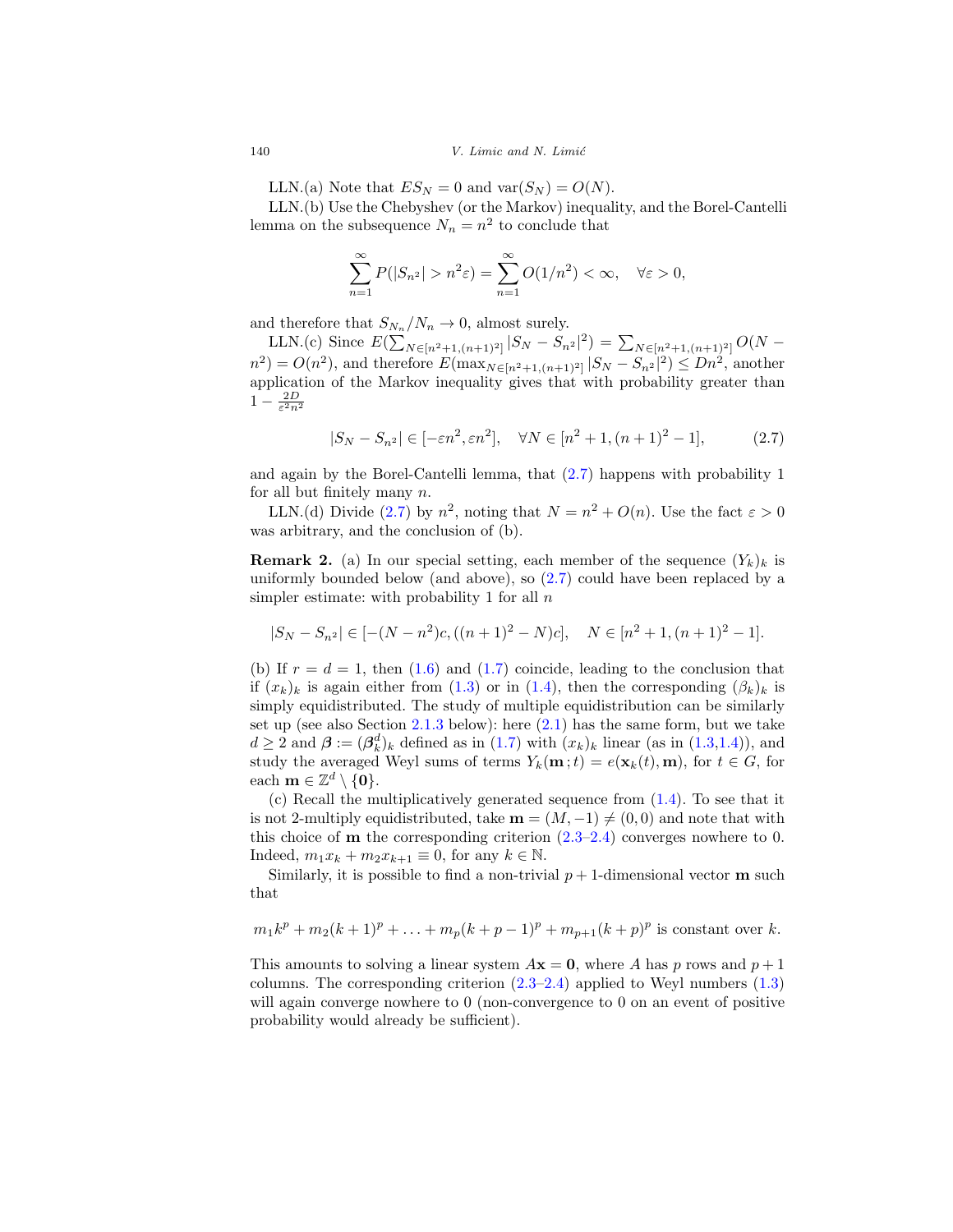# <span id="page-10-0"></span>2.1.1. Equivalent formulations of complete equidistribution

Let  $d \geq 1$  be fixed. The *d*-dimensional (or multiple) *discrepancy* at level N is defined by

$$
D_N^d(\mathbf{t}) := \sup_{A \in J} \left| \frac{\sum_{k=1}^N \mathbb{1}_A(\beta_k^d(\mathbf{t}))}{N} - \lambda(A) \right|, \quad \mathbf{t} \in G,
$$

where J is the family of boxes as in definition  $(1.2)$ . The d-dimensional "star" discrepancy at level  $N$  is defined by

$$
D_N^{*,d}(\mathbf{t}) := \sup_{A \in J^*} \left| \frac{\sum_{k=1}^N \mathbb{1}_A(\beta_k^d(\mathbf{t}))}{N} - \lambda(A) \right|, \quad \mathbf{t} \in G,
$$

where  $J^*$  is the family of boxes in  $[0, 1]^d$  as above, with lower left corner equal to **0**. Equivalently, the supremum above is taken over all boxes A of the form  $\prod_{i=1}^{d} (0, b_i]$ , where  $0 \leq b_i \leq 1$ , for each i. Note that we again deviate slightly from the standard definitions (see Kuipers and Niederreiter [\[KN\]](#page-23-3)), where discrepancy sequences are defined for deterministic sets or sequences. Easy properties of measurability of functions make each  $D_N^d$  and  $D_N^{d,*}$  a random variable in the current (stochastic a.s./metric) setting. Note that  $D_N^{*,d}$  is a direct extension of the Kolmogorov-Smirnov statistic to the equidistribution setting.

Recall [\(2.1\)](#page-7-2) with  $\beta_k = \beta_k^d$ ,  $k \ge 1$ . As any probabilist knows (think about *cu*mulative distribution functions), the weak convergence of the sequence of (random) measures  $\nu_N$  to the uniform law on  $[0, 1]^d$  is, omega-by-omega (where "omega" is typically denoted by **t**), equivalent to the convergence of  $(D_N^d)_N$  (or equivalently of  $(D_N^{*,d})_N$ ) to 0 (a clear generalization of the Glivenko-Cantelli theorem). Let us paraphrase:  $(\beta_k)_k$  is d-multiply equidistributed in [0, 1] if and only if  $\lim_N D_N^d = \lim_N D_N^{*,d} = 0$ , almost surely. In particular, a sequence  $(\beta_k)_k$ is a c.e.s. in [0, 1] if and only if

$$
\lim_{N} D_N^d = \lim_{N} D_N^{*,d} = 0, \ \forall d \in \mathbb{N}, \text{ almost surely.}
$$
 (2.8)

Note that  $I_{\infty} := [0, 1]^{\mathbb{N}}$  is a product of compact spaces, and therefore compact itself. Let  $\mathcal{B}_m$  be the Borel  $\sigma$ -field on  $[0, 1]^m$ . Consider the *cylinder sets*  $C \subset I_\infty$ , such that  $C = C_b \times [0, 1]^{\mathbb{N}}$ , for some  $C_b \in \mathcal{B}_m$  and  $m \in \mathbb{N}$ . Let  $\mathcal{B}_{\infty}$  be the  $\sigma$ -field on  $I_{\infty}$  generated by the cylinders. Instead of d-dimensional vectors, one could consider straight away the "∞-dimensional" (random) vector sequence

$$
\mathbf{x}_{k}(\mathbf{t}) = (x_{k}(\mathbf{t}), x_{k+1}(\mathbf{t}), x_{k+2}(\mathbf{t}), \ldots), \ k \ge 1, \ \mathbf{t} \in G,
$$

and its corresponding  $\beta_k^{\infty} := \mathbf{x}_k \mod 1$ , where again "modulo" operation is applied component-wise (a.s.). Let  $\nu_N^{\infty}$  be as  $\nu_N$  in [\(2.1\)](#page-7-2), but with  $\beta$  redefined as  $\beta^{\infty}$ . Another formulation of complete equidistribution can be read off from an "abstract fundamental theorem" (see e.g. [\[KN\]](#page-23-3), Ch. 3, Theorem 1.2 and the remark following it) or easily proved by approximating all closed sets in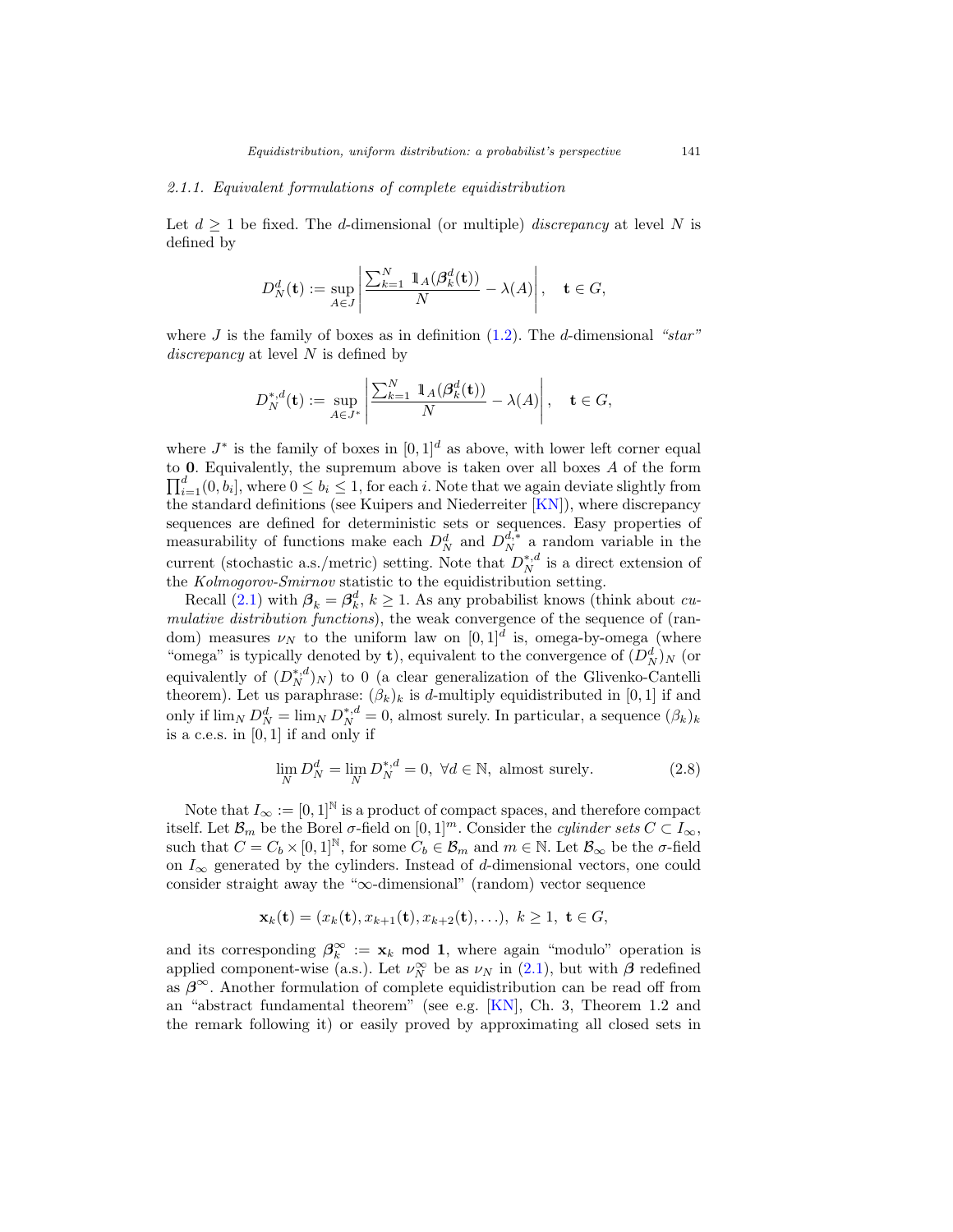$\mathcal{B}_{\infty}$  by closed cylinders:  $(\beta_k)_k$  is a c.e.s. in [0, 1] if and only if  $(\nu_N^{\infty})_N$  converges weakly to the uniform law on  $I_{\infty}$ . A realization  $\Gamma$  from this limiting uniform law (that is, the random object having that law) is also called the infinite statistical sample or the *i.i.d.* family of uniform [0, 1] random variables  $(U_1, U_2, \ldots)$ . The just made statement could also be reformulated as follows:  $(\beta_k)_k$  is a c.e.s. in [0, 1] if and only if for any f bounded and continuous function on  $I_{\infty}$  (equipped with the product topology), we have

<span id="page-11-1"></span>
$$
\lim_{N} \frac{1}{N} \sum_{k=1}^{N} f(\beta_k^{\infty}) = \mathbf{E}(f(\Gamma)), \text{ almost surely.}
$$
 (2.9)

As indicated in Section [1.1,](#page-2-0) another formulation/criterion of complete equidistribution for a (deterministic) sequence of real numbers in [0, 1] was derived by Knuth [\[Kn1](#page-23-0), [Kn2\]](#page-23-1). There is no doubt that this could also be turned into a stochastic (a.s.) formulation for a sequence  $(1.1)$ , the details are left to an interested reader.

# <span id="page-11-0"></span>2.1.2. Why not simply take an i.i.d. family of uniforms?

The first author can guess that, especially on the first reading, a non-negligible fraction of fellow probabilists could be asking the above or a similar question. It is clear that an i.i.d. sequence  $\Gamma$  of uniform random variables is a c.e.s. in [0, 1] in the sense of Definition [1.1,](#page-5-0) or any of its equivalent formulations described in the previous section. Studying complete equidistribution, starting from i.i.d. (or similar) random families is precisely what probability oriented works [\[Ho1,](#page-22-6) [Ho2,](#page-22-7) [Lac](#page-23-4), [Lo\]](#page-24-1) did. However, to most non-probabilist mathematicians this will not mean much, especially due to the fact that the rigorous probability theory is axiomatic, and the rigorous construction of  $\Gamma$  rather abstract.

More precisely,  $\Gamma$  is not presented in a neat (classical) functional format, like any of the sequences  $(x_k)_k$  and their corresponding  $(\beta_k)=(x_k \mod 1)_k$  in [\(1.3](#page-4-0)[,1.4,](#page-4-1)[1.5\)](#page-4-2). Instead we usually start with an abstract infinite product space (or more concretely, with  $[0,1]^{\mathbb{N}}$ , and the kth uniform random variable equals the identity map from the kth space to itself. This suffices for the most purposes of modern probability theory, but may not seem very convincing to a nonprobabilist who wishes to "see a concrete example of" Γ. A related wish to "see an explicit outcome from a concrete example of Γ" quickly leads to philosophical discussions around the question "What is a random sequence?" (the reader is referred to the section in  $\vert$ Kn2 $\vert$  carrying that very title).

The Kac [\[Ka1\]](#page-22-2) approach to the i.i.d. discrete-valued sequence is also revolutionary from the point of view of the just mentioned drawback. Indeed, an infinite sequence of independent Bernoulli $(1/2)$  random variables (also called the Bernoulli scheme) can be explicitly constructed on  $\Omega = [0, 1]$ , with F equal to the Borel  $\sigma$ -field  $\beta$ , and P equal to  $\lambda$ . This was done in [\[Ka1\]](#page-22-2), by applying a simple transformation to the classical Rademacher system. We leave on purpose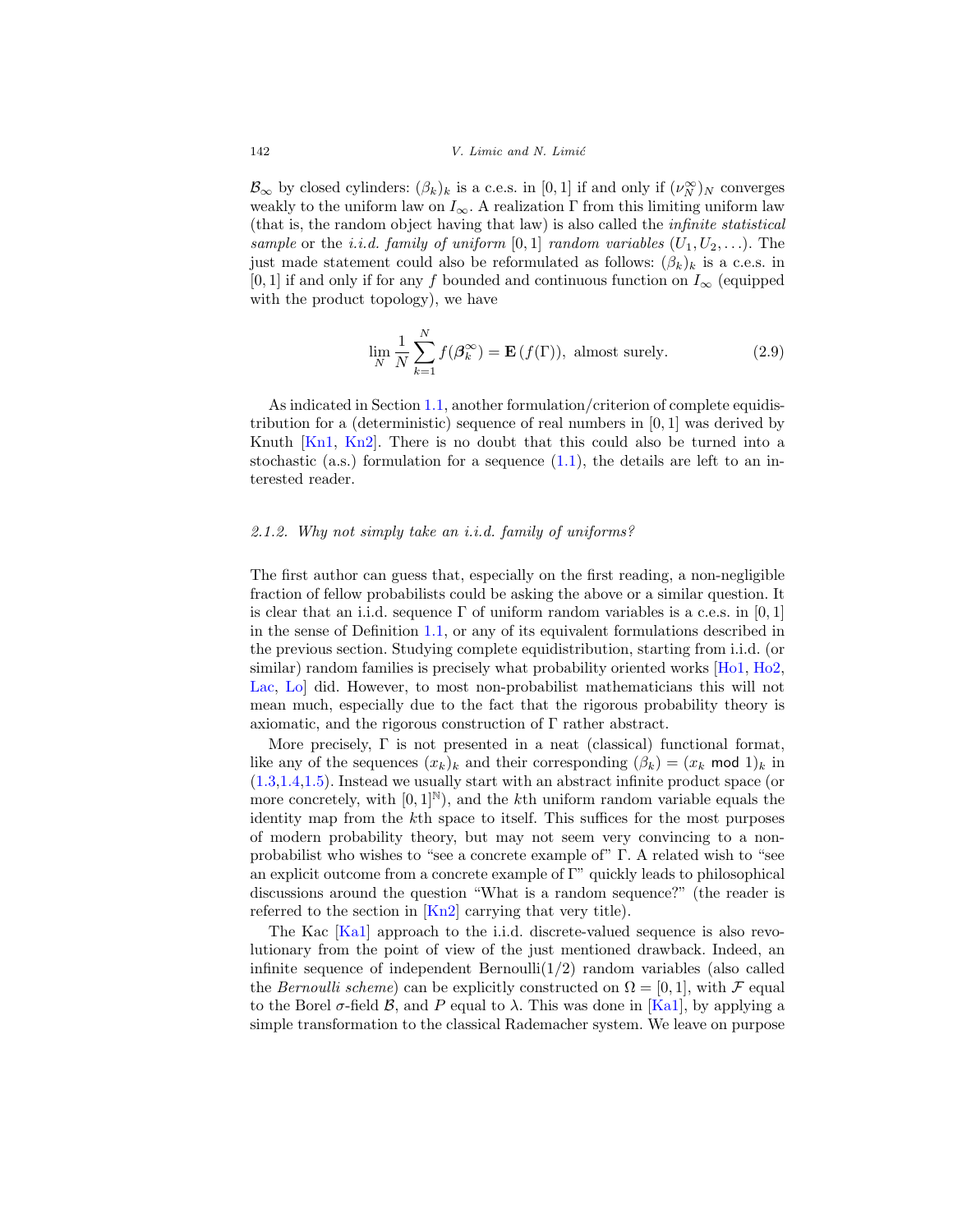the link with [\(1.4\)](#page-4-1), and other details, to interested readers, as well as the discovery of the related b-adic Rademacher system and its relation to the discrete uniform law on  $\{0, 1, \ldots, b-1\}.$ 

Given an infinite sequence  $X := (X_i)_{i=1}^{\infty}$ , which has the Bernoulli scheme distribution (take for example the one from the above recalled construction by Kac), one can define  $\Gamma$  on the same  $(\Omega, \mathcal{F}, P)$  by "redistributing the digits" via a triangular scheme, for example  $U_1 := X_1/2 + X_3/2^2 + X_6/2^3 + X_{10}/2^4 + \cdots$ ,  $U_2 := X_2/2 + X_5/2^2 + X_9/2^3 + \cdots$ ,  $U_3 := X_4/2 + X_8/2^2 + \cdots$ ,  $U_4 := X_7/2 + \cdots$ , and so on, and finally  $\Gamma = (U_i)_i$ . Is this asymptotic definition of  $\Gamma$  on  $([0, 1], \mathcal{B}, P)$ sufficiently explicit? Or are the examples like  $(1.5, 2.10, 2.11)$  $(1.5, 2.10, 2.11)$  $(1.5, 2.10, 2.11)$  - all leading (after mod 1 application) to c.e.s. but none to i.i.d. uniforms - more reassuring to think about (more amenable to analysis)? The answer will likely vary from one peer to another, depending not only on their mathematical background and research interests, but also on their personal perception of randomness. Note that such and related questions challenged the very founders of probability theory only 80 years ago (see e.g. the historical notes of Knuth [\[Kn2](#page-23-1)], Section 3.3.5, or [\[Lam](#page-23-11), [Bu1,](#page-21-1) [Bu2](#page-22-14)]).

For reader's benefit, we mention in this paragraph two other prominent approaches to randomness, nowadays practically forgotten by the probability and statistics communities: the von Mises collectives, and Martin-Löf sequences. The original definition [\[Ms](#page-24-8)] of Kollektiv (or collective) is not transparent. Following [\[Bu2](#page-22-14)] (e.g. page 49), a collective is an infinite sequence of observations such that the relative frequency of an event converges to the same number along every subsequence chosen without prophetic powers; this common limit is called the probability of the event in the collective. For further interpretations, discussions and more see [\[Lam](#page-23-11), [Bu1](#page-21-1), [Bu2\]](#page-22-14). Continued search for (more concrete) examples of mathematically generated randomness led to Kolmogorov's com*plexity* [\[Kol2](#page-23-12)], and the *Martin-Löf sequences* (see [\[ML](#page-24-9)] and [\[Le1\]](#page-23-13)). Informally speaking, Martin-Löf [\[ML](#page-24-9)] proves existence of binary sequences that pass the "super-test for randomness". Any such sequence can be rightfully called random. Concreteness of this definition is again relative, and therefore left to an individual appraisal (Burdzy gives an interesting commentary in [\[Bu2](#page-22-14)], pp. 77–78).

## <span id="page-12-0"></span>2.1.3. Novel classes of examples of c.e.s.

Define

<span id="page-12-1"></span>
$$
x_k(t) = k^k t, \quad t \in G := (0,1), \ k \ge 1. \tag{2.10}
$$

and

<span id="page-12-2"></span>
$$
x_k(t) = k! \, t, \quad t \in G := (0,1), \ k \ge 1. \tag{2.11}
$$

We claim that  $(1.1)$  defined using either  $(2.10)$  or  $(2.11)$  is completely equidistributed in the sense of Definition [1.1.](#page-5-0)

Let us take  $(2.11)$  for example. Simple equidistribution can be quickly deduced as in the previous section (see Remark [2\(](#page-9-0)b) in particular). Now fix some  $d \geq 2$  and **m**  $\in \mathbb{Z} \setminus \{0\}$ . WLOG we can assume that the Weyl criterion [\(2.3\)](#page-8-1)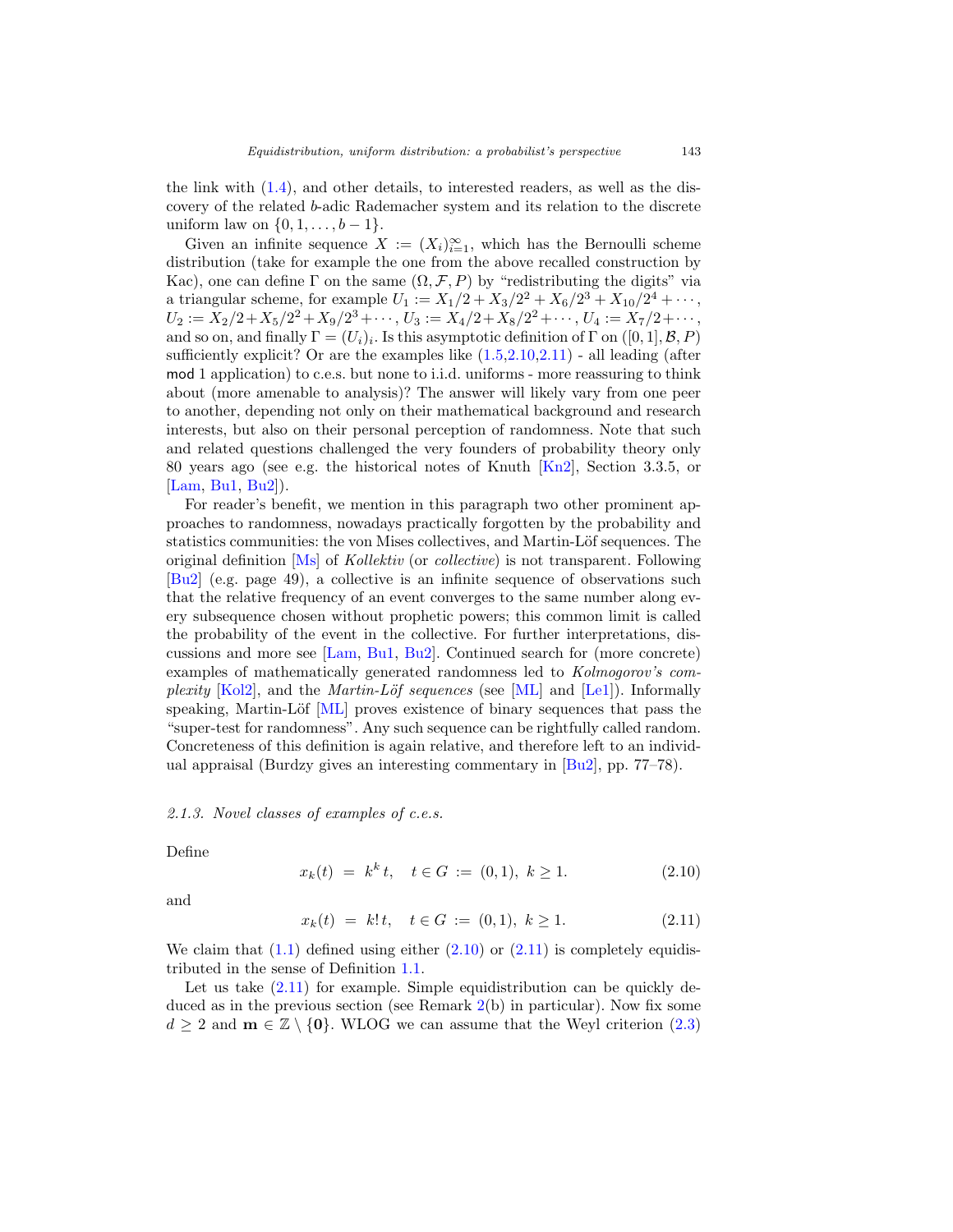has been shown for the  $(d-1)$ -multiply case. Moreover, due to symmetry, we can and will assume  $m_d > 0$ . We have

<span id="page-13-1"></span>
$$
Y_k(t) \equiv Y_k(\mathbf{m};t) := e(\mathbf{m}, \mathbf{x}_k(t)),\tag{2.12}
$$

which in this special case reads  $Y_k(t) = \exp(2\pi i t \sum_{i=1}^d m_i(k+i-1)!), t \in$ [0, 1]. It is clearly true that  $E(Y_k) = 0$ , and  $E|Y_k|^2 = 1$ , for each  $k \in \mathbb{N}$ . It is furthermore easy to see that whenever  $k - l > c(\mathbf{m})$  for some  $c(\mathbf{m}) \in \mathbb{N}$ , then  $\sum_i m_i[(k+i-1)! - (l+i-1)!])$  is a strictly positive integer, and due to the periodicity of sine and cosine, we have again  $E(Y_k\overline{Y}_l) = E(\overline{Y}_kY_l) = 0$  (or equivalently,  $Y_k$  and  $Y_l$  are uncorrelated). Moreover, |Y|s are uniformly bounded by 1. Therefore

$$
\text{var}\left(\sum_{k=1}^{N} Y_k\right) = N + \sum_{k=1}^{N} \sum_{l=k-c(\mathbf{m})}^{k-1} 1 = N(1+c(\mathbf{m})),
$$

and again the argument LLN.(b)-LLN.(d) (using the simplification from Remark  $2(a)$  $2(a)$ ) applies. By induction on d, we obtain the above stated complete equidistribution. The proof for [\(2.10\)](#page-12-1) follows the very same steps. The reader is undoubtedly able to construct further new examples of c.e.s. for which the elements of  $(Y_k)_k$  are pairwise uncorrelated (except for nearby indices).

## <span id="page-13-0"></span>*2.2. The Weyl variant of the SLLN and generalizations*

It is easy to see that the steps in LLN.(a)-LLN.(d) could be applied to show simple equidistribution in [0, 1] of [\(1.1\)](#page-1-0), whenever  $x_k(t) := a_k t, k \ge 1$  and  $(a_k)_k$ is a sequence of distinct integers, yielding an alternative derivation of  $\overline{KN}$  I, Theorem 4.1. This result is already due to Weyl [\[We\]](#page-24-5), and its original proof made a profound impact on the development of (analytic) number theory. Indeed, in the above and analogous situations (see e.g. [\[KN](#page-23-3), [MF,](#page-24-7) [DT](#page-22-8)], as well as [\[Ho1\]](#page-22-6), Theorem 2), it is standard to apply the following variant of the SLLN, due to Weyl [\[We](#page-24-5)]: since  $E|S_N|^2 = O(N)$ , then

$$
\sum_n E\left(\frac{|S_{n^2}|}{n^2}\right)^2 < \infty,
$$

and therefore by Tonelli's theorem  $\sum_{n} \frac{|S_n^2|}{n^2} < \infty$  almost surely, and in particular  $S_{n^2}/n^2 \to 0$ , as  $n \to \infty$ . Finally use Remark [2\(](#page-9-0)a) to get [\(2.6\)](#page-8-2).

The Weyl variant of the SLLN has the following important extension, due to Davenport, Erdös and LeVeque [\[DELV\]](#page-22-9), that has been since used extensively in number theoretic studies (see e.g.  $[KN]$  $[KN]$  I, Theorem 4.2):

<span id="page-13-2"></span>if 
$$
\sum_{n} \frac{1}{n} E\left(\frac{|S_n|}{n}\right)^2 < \infty \quad \text{then (2.6).} \tag{2.13}
$$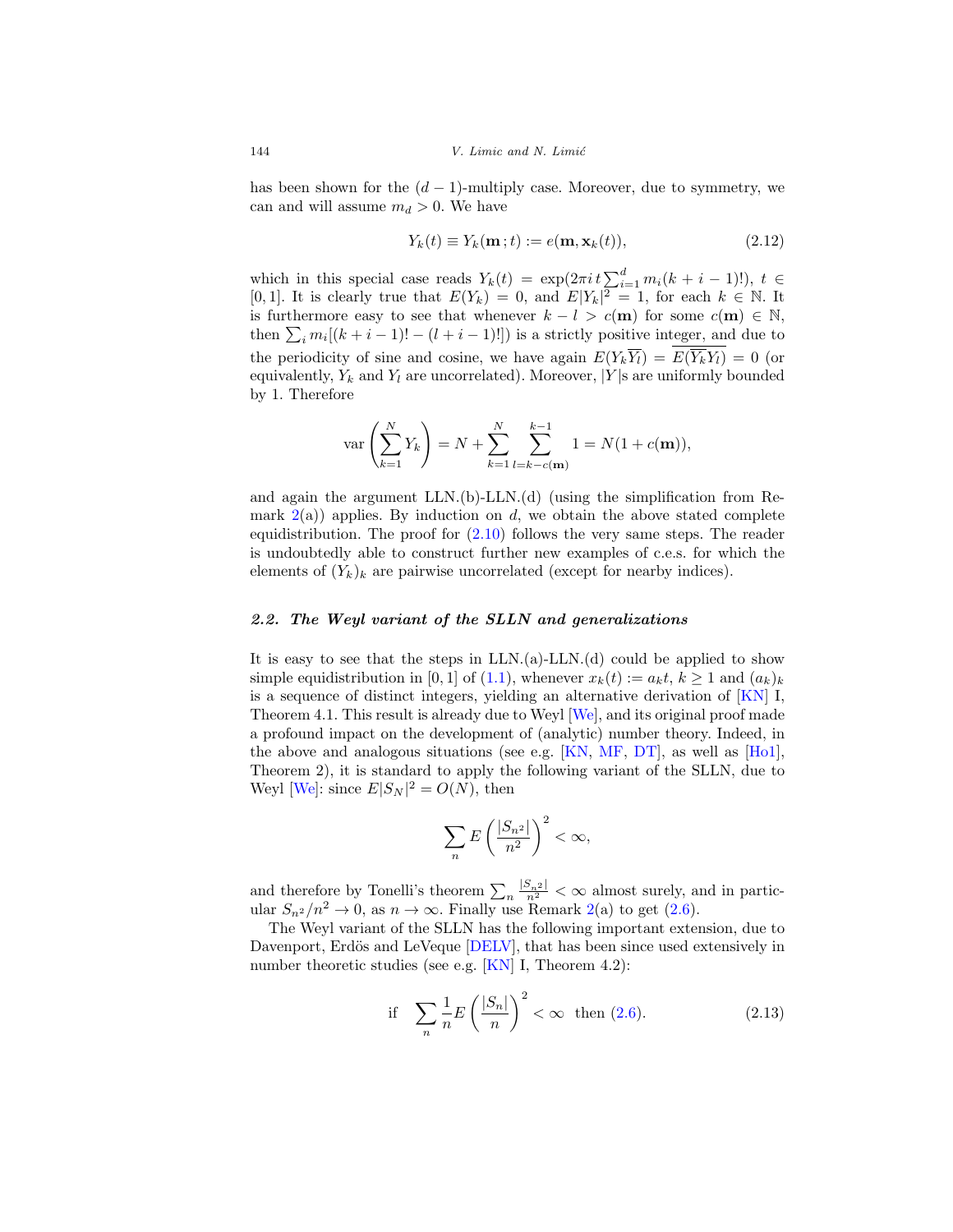Its proof strongly relies on the uniform boundedness of the individual random variables  $Y$ , but not at all on their particular (complex exponential) form (see Lyons  $[L_y]$ , Theorem 1). Lyons  $[L_y]$  takes moreover general complex-valued sequence  $(Y_k)_k$ , and derives different generalizations of the above SLLN criterion of [\[DELV](#page-22-9)], where the uniform boundedness condition is replaced by various bounded moment conditions.

**Remark 3.** In view of the SLLN stated here, the fact that the sequences of functions from Section [2.1.3](#page-12-0) generate c.e.s. is again trivial. Just like with the usual SLLN (of LLN. $(a)$ - $(d)$  and Remark  $2(a)$  $2(a)$ ), it is important here that all the covariances can be computed or adequately (uniformly) estimated.

# <span id="page-14-0"></span>*2.3. Weyl-like criterion for weakly c.e.s.*

Recall the (random) discrepancy sequences introduced in Section [2.1.1.](#page-10-0) Owen and Tribble (e.g. [\[OT\]](#page-24-3) Definition 2 or [\[TO\]](#page-24-2) Definition 5) define weak complete equidistribution (aka WCUD) in terms of the weak(er) convergence of the discrepancy sequence as follows:  $(\beta_k)_k$  is WCUD if and only if  $D_N^{*,d} \Rightarrow 0$ , or equivalently (since the limit is deterministic), if  $D_N^{*,d} \to 0$  in probability, for each  $d \geq 1$ .

The following "a.s.-convergence along subsequences" characterization is wellknown: a sequence of random variables  $(X_n)_n$  converges in probability to X, if and only if for any subsequence  $(n_k)_k$ , one can find a further subsequence  $(n_{k(j)})_j$  such that  $X_{n_{k(j)}}$  converges to X almost surely. Let us apply it to the discrepancy sequences, and conclude (due to the countability of N, and the Arzelà-Ascoli diagonalization scheme) that for any subsequence  $(n_k)_k$  one can find a further subsequence  $(n_{k(j)})_j$  and a single event (Borel measurable set)  $G_f$  of full probability such that

$$
D_{n_{k(j)}}^{*,d}(\mathbf{t}) \to 0, \text{ for all } d \ge 1, \text{ and all } \mathbf{t} \in G_f \subset G.
$$

But now we recall (as in Section [2.1.1\)](#page-10-0) that the above convergence is equivalent (**t**-by-**t**) to the simultaneous (for each  $d \in \mathbb{N}$  and on the full probability event  $G_f$ ) weak convergence of the random sequence  $(\nu_{n_{k(j)}}^d)_j$  to the corresponding uniform law  $\lambda$  on  $[0, 1]^d$ , where

$$
\nu_N^d:=\sum_{k=1}^N\frac{1}{N}\delta_{\boldsymbol{\beta}^d_k},\ d\in\mathbb{N}.
$$

The last made claim is in turn equivalent (recall the reasoning of Section [2.1](#page-7-1) and definition  $(2.12)$  to the statement

$$
\lim_{j} \frac{1}{n_{k(j)}} \sum_{k=1}^{n_{k(j)}} Y_k(\mathbf{m}) = 0, \text{ on } G_f, \text{ for each } \mathbf{m} \in \mathbb{Z}^d \setminus \{\mathbf{0}\}, \text{ and each } d \in \mathbb{N}.
$$
\n(2.14)

This leads to the following conclusion: for each subsequence  $(n_k)_k$  one can find a further subsequence  $(n_{k(j)})_j$  such that for each  $\mathbf{m} \in \mathbb{Z}^d \setminus \{\mathbf{0}\}\$  the rescaled Weyl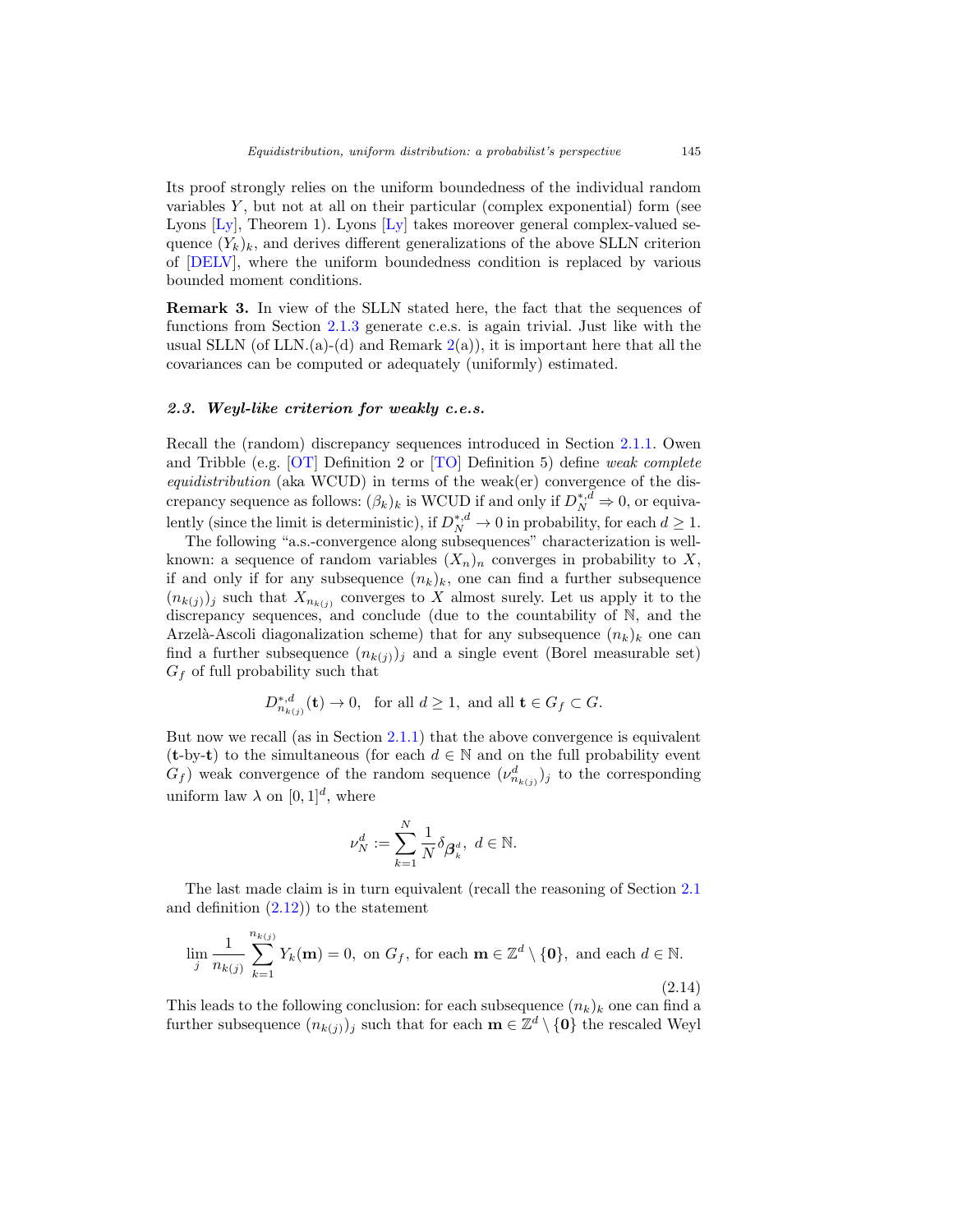sums indexed by **m** converge to 0 along that sub(sub)sequence, almost surely. In other words, for each d and  $\mathbf{m} \in \mathbb{Z}^d \setminus \{\mathbf{0}\}\)$ , instead of [\(2.6\)](#page-8-2) we arrived to

<span id="page-15-1"></span>
$$
\lim_{N} \frac{S_N}{N} = \lim_{N} \frac{1}{N} \sum_{k=1}^{N} Y_k(\mathbf{m}) = 0, \text{ in probability.}
$$
 (2.15)

Finally recalling that, in our special setting,  $|S_N|/N$  is uniformly bounded by 1, the (adaptation of) Lebesgue dominated convergence theorem says that [\(2.15\)](#page-15-1) is equivalent to

<span id="page-15-2"></span>
$$
\lim_{N} E\frac{S_N}{N} = \lim_{N} E\frac{|S_N|}{N} = 0.
$$
\n(2.16)

We record the above sequentially made equivalences as

<span id="page-15-3"></span>**LEMMA 2.1** (Sufficiency and necessity for weak c.e.s. (aka WCUD)). Let  $(x_k)_k$ be a sequence of random variables (or measurable functions on  $G$ ),  $Y_k(m)$  be defined by [\(2.12\)](#page-13-1), and  $(\beta_k)_k$  by [\(1.1\)](#page-1-0). Then  $(\beta_k)_k$  is weakly completely equidistributed in [0, 1] if and only if  $(2.16)$  is valid for each d and  $\mathbf{m} \in \mathbb{Z}^d \setminus \{\mathbf{0}\}.$ 

In view of Lemma [2.1,](#page-15-3) the claim from [\[TO](#page-24-2)] that WCUD sequences are hard to construct seems rather surprising.

## <span id="page-15-0"></span>*2.4. Extensions to the non-linear setting*

As already noted, the reasoning of Section [2.1](#page-7-1) is crucially connected to linearity only through  $(2.5)$ . In particular, if we were to take  $(1.5)$  or some other sequence of functions, then apply  $(1.7)$  to obtain d-dimensional vector sequences, and plug them into  $(2.2, 2.4, 2.12)$  $(2.2, 2.4, 2.12)$ , the criterion  $(2.3)$ , to be verified through  $(2.6)$ , would stay the same. Note however that the correlation structure may (and typically does) become much more complicated than that given in [\(2.5\)](#page-8-3) or in Section [2.1.3.](#page-12-0) For a detailed discussion of problems with non-linearity see [\[Ai](#page-21-2)].

In the special case of Koksma's numbers, the probability P is set to  $\lambda$  renormalized by  $(a-1)$  on [1, a], or equivalently, P is the uniform law on [1, a]. Before considering covariance, one could already note that  $Y_k$  may not (necessarily) be even centered. Since  $Y_k(t) \equiv Y_k(\mathbf{m};t) := e(\mathbf{m}, \mathbf{x}_k(t)), t \in [1, a]$ , we have that

<span id="page-15-4"></span>
$$
E(Y_k) = \frac{1}{a-1} \left[ \int_1^a \cos(2\pi \mathbf{m} \cdot \mathbf{x}_k(t)) dt + i \int_1^a \sin(2\pi \mathbf{m} \cdot \mathbf{x}_k(t)) dt \right].
$$
 (2.17)

The non-zero expectation does not matter much, if one could show that the long term average of  $(Y)$  is approximately centered, or equivalently, that

$$
\lim_{N} \frac{1}{N} \sum_{k=1}^{N} EY_k = 0.
$$

The covariance analysis to be done below will imply an even stronger estimate  $E(|S_N|) = O(N^{1-1/d})$ , but already from Jensen's inequality we get that if  $E(|S_N|^2) = o(N^2)$ , then  $E|S_N| = o(N)$ , which would be sufficient.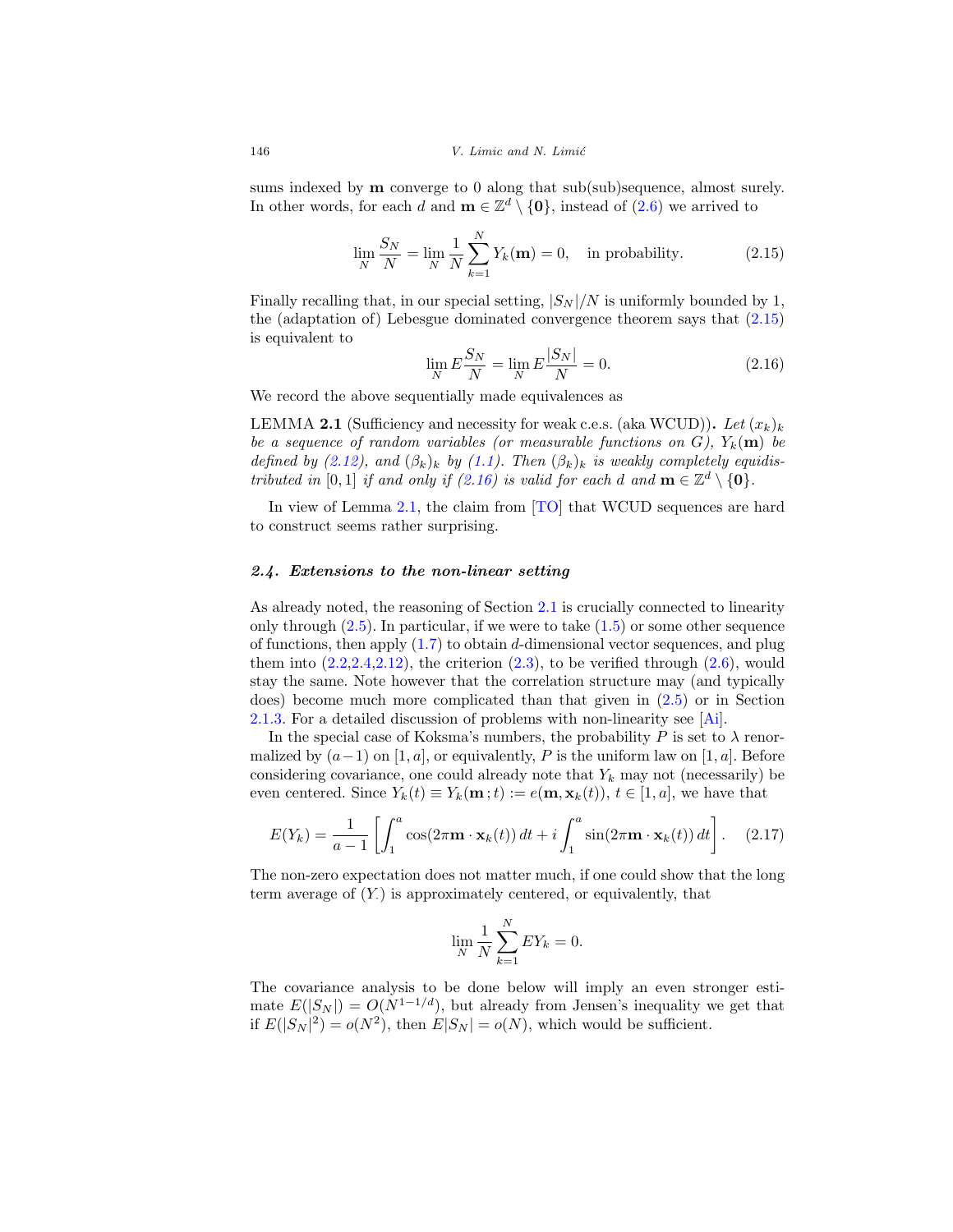The argument LLN.(a)-LLN.(d) will continue to work for the sequence  $(Y_k E(Y_k)_k$ , and will imply  $(2.6)$  for  $(Y_k)_k$ , even in the presence of correlation, provided that the total covariance

$$
\sum_{k=1}^{n} \sum_{l=k+1}^{n} |E(Y_k \overline{Y_l}) + E(Y_l \overline{Y_k})|
$$

grows sufficiently slowly in  $N$ . Indeed, a little thought is needed to see that if

<span id="page-16-0"></span>
$$
|E(Y_k \overline{Y_l} + Y_l \overline{Y_k})| = \frac{1}{a-1} \left| \int_{[1,a]} \cos(2\pi \mathbf{m} \cdot (\mathbf{x}_k(t) - \mathbf{x}_l(t)) dt \right| \le c|k-l|^{-\delta}, \ k \ne l,
$$
\n(2.18)

for some  $c = c(a, \mathbf{m}, d) < \infty$ ,  $\delta = \delta(a, \mathbf{m}, d) > 0$ , then the conclusion [\(2.6\)](#page-8-2) remains (this time choose  $N_n = \lfloor n^{2/\delta} \rfloor$ , and then apply the sandwiching argument). Alternatively, this can be immediately deduced form the SLLN criterion  $(2.13).$  $(2.13).$ 

We record the just made observations in form of a lemma.

LEMMA **2.2** (Sufficiency for complete equidistribution I). Let  $(x_k)_k$  be a sequence of random variables (or measurable functions on  $G$ ),  $Y_k(\mathbf{m})$  be defined by [\(2.12\)](#page-13-1), and  $(\beta_k)_k$  by [\(1.1\)](#page-1-0). If for each **m**,  $|E(Y_k(\mathbf{m})\overline{Y_l}(\mathbf{m})+Y_l(\mathbf{m})\overline{Y_k}(\mathbf{m}))|=$  $O(|k-l|^{-\delta})$ , for some  $\delta(\mathbf{m}) > 0$ , then  $(\beta_k)_k$  is completely equidistributed in [0, 1].

Deriving [\(2.18\)](#page-16-0) is a longer calculus exercise, sketched here for reader's benefit. Fix  $d \geq 1$ ,  $\mathbf{m} \in \mathbb{Z}^d \setminus \{0\}$ , and consider  $\beta_k^d = (\beta_{k1}, \ldots, \beta_{kd})$  defined in [\(1.7\)](#page-4-4). Recalling that  $x_k(t) = t^k$  we have  $\mathbf{m} \cdot (\mathbf{x}_k(t) - \mathbf{x}_l(t)) = \sum_i m_i(t^{k+i-1} - t^{l+i-1}).$ If  $p(t) \equiv p(t; \mathbf{m}) = \sum_i m_i t^{i-1}$  and  $g(t) \equiv g(t; k, l) = t^k - t^l$ , then

<span id="page-16-3"></span>
$$
\mathbf{m} \cdot (\mathbf{x}_k(t) - \mathbf{x}_l(t)) = p(t)g(t), \quad t \in G = [1, a]. \tag{2.19}
$$

One can assume WLOG that  $k > l$ , so that  $g(t)$  is non-negative on G, with a single zero  $t = 1$ . Let  $d_*$  equal to the maximal index i such that  $m_i \neq 0$ . The polynomial p does not depend on k,l. It has degree  $d_*$  – 1 and therefore at most  $d_* - 1 \leq d - 1$  real zeros, each of which may fall into G. Therefore  $p(\cdot)g(\cdot)$  takes value 0 at 1, and at most  $d-1$  other points in G. Let us denote these zeros by  $(z_j)_{j=1}^r$ , where  $1 =: z_0 \leq z_1 < \ldots < z_r \leq a =: z_{r+1}$ . For  $j = 1, \ldots, r$ , let  $l_j$ be the multiplicity of  $z_j$  for p. Extend this definition to  $l_0 = 0$  if  $z_1 > 1$ , and  $l_{r+1} = 0$  if  $z_r < a$ . Define

$$
b_1 := \max_{t \in [1,a]} |p'(t)|, \quad b_2 := \max_{t \in [1,a]} |p''(t)|.
$$

Keeping in mind that  $r \leq d-1$ , we now let  $I_i := [z_i, z_{i+1}]$ , and estimate

<span id="page-16-1"></span>
$$
\left| \int_{I_i} \cos(2\pi g(t)p(t)) \, dt \right| \tag{2.20}
$$

separately for each  $i = 0, \ldots, r$ . The non-zero polynomial p does not change sign on  $I_i$ , so WLOG we can assume that it takes positive values in the interior of  $I_i$ . Moreover

<span id="page-16-2"></span>
$$
\min_{z \in I_i} p(z) / ((z - z_i)^{l_i} (z_{i+1} - z)^{l_{i+1}}) =: c_i > 0.
$$
\n(2.21)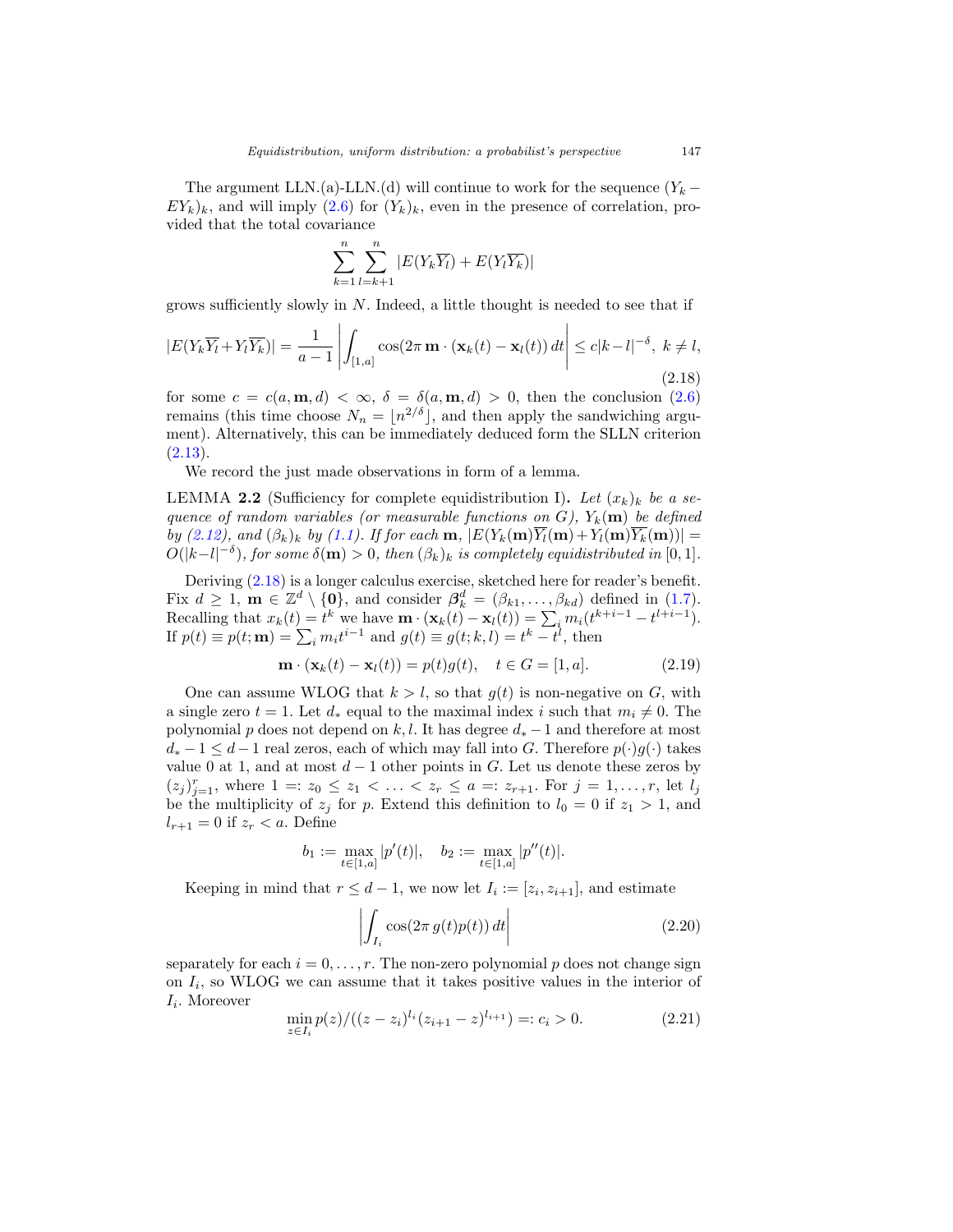If  $z_{i+1} - z_i \leq \frac{3}{(k-l)^{1/d}}$  then [\(2.20\)](#page-16-1) is clearly bounded by  $3/(k-l)^{1/d}$ . Otherwise, define  $I'_i := [z_i + \frac{1}{(k-l)^{1/d}}, z_{i+1} - \frac{1}{(k-l)^{1/d}}]$ . Split the domain of integration in [\(2.20\)](#page-16-1) into three disjoint pieces:  $[z_i, z_i + \frac{1}{(k-l)^{1/d}}), I'_i$  and  $(z_{i+1} - \frac{1}{(k-l)^{1/d}}, z_{i+1}].$ The integral of  $cos(\cdot)$  over the first and the final piece is again trivially bounded above by  $1/(k-l)^{1/d}$ . For the middle piece, it suffices to show that:

(a)  $(pg)'(z_i + \frac{1}{(k-l)^{1/d}}) \ge \bar{c}_i |k-l|^{1/d}$ , where  $\bar{c}_i > 0$  and that (b)  $(pg)''(t) = g''(t)p(t) + 2g'(t)p'(t) + g(t)p''(t) > 0$  on  $I'_i$ .

Indeed, (a)-(b) would imply that  $2\pi g(\cdot)p(\cdot)$  increases more and more rapidly on  $I'_i$ , and in turn that  $\cos(2\pi g(t)p(t))$  makes shorter and shorter "excursions" of alternating sign, away from 0. This would yield an upper bound for the integral over  $I'_i$  in terms of  $t_i^* - (z_i + \frac{1}{(k-l)^{1/d}})$  where  $t_i^*$  is the second zero of  $\cos(2\pi g(\cdot)p(\cdot))$  in  $[z_i + \frac{1}{(k-l)^{1/d}}, \infty]$ . From (a) and (b) one could easily conclude that  $t_i^* - (z_i + \frac{1}{(k-l)^{1/d}}) \leq (2\bar{c}_i)^{-1}(k-l)^{-1/d}$ . The just made reasoning justifies the upper bound  $(2+(2\bar{c}_i)^{-1})(k-l)^{-1/d}$ , which in turn implies the upper bound  $(2.18)$  with  $\delta = 1/d$  and  $c(a, \mathbf{m}, d) := \sum_{i=0}^{r} (2 + (2\bar{c}_i)^{-1})$ . Alternatively, one could use [\[KN\]](#page-23-3) I, Lemma 2.1.

To show (b), note that  $g''(t) = k(k-1)t^{k-2} - l(l-1)t^{l-2}$  is greater than  $(k^2 - l^2 + O(k+l))t^{k-2}$ . We also have  $g'(t) = kt^{k-1} - lt^l \le ka \cdot t^{k-2}$  and  $g(t) \le$  $a^2 \cdot t^{k-2}$ . Due to  $(2.21)$  and the fact  $l_i + l_{i+1} \leq d_* - 1 \leq d-1$ , the leading term of  $(pg)''(t)$  is positive and bounded below by  $c_i|k-l|^{1/d}(k+l)t^{k-2}$  on  $I'_i$ , while the two other terms are bounded above by  $b_1 k a t^{k-2}$  and  $b_2 a^2 t^{k-2}$ , respectively, yielding (b). We leave to the reader a similar (and easier) argument for (a).

Finally note that the derivation of the bound in  $(2.18)$  applies also to estimating both the real and the imaginary part of  $(2.17)$ , and leads to an analogous bound  $EY_k = O(k^{-1/d})$ .

#### <span id="page-17-0"></span>2.4.1. Koksma's numbers have even stronger properties

Koksma's derivation [\[Kok](#page-23-7)] of the simple equidistribution of Koksma's numbers was similar to that included above (see also [\[KN](#page-23-3)] I, Theorem 4.3), and easier due to the fact that a simpler polynomial  $m \cdot g$  replaces  $p \cdot g$  in [\(2.19\)](#page-16-3). As already mentioned in the introduction, Franklin [\[Fr](#page-22-10)] found a way (again similar to the calculus exercise above) of building on Koksma's analysis, without directly applying Weyl's criterion for multiple equidistribution.

Koksma [\[Kok\]](#page-23-7) showed in addition a stronger type of equidistribution: suppose that  $(a_k)_k$  is a sequence of positive distinct integers, and consider the reordering (with possible deletion) of Koksma's numbers obtained via [\(1.1\)](#page-1-0) from  $(x_{a_k})_{k\geq 1}$  defined as in  $(1.5)$ , the obtained sequence is again simply equidistributed. Niederreiter and Tichy [\[NT1\]](#page-24-0) proved that the above arbitrarily permuted (sub)sequence of Koksma numbers is in fact completely equidistributed, thus confirming a guess of Knuth's [\[Kn2\]](#page-23-1), who called the above property pseudorandom of R4 type. As it turns out, the arguments in [\[NT1](#page-24-0)] are equally based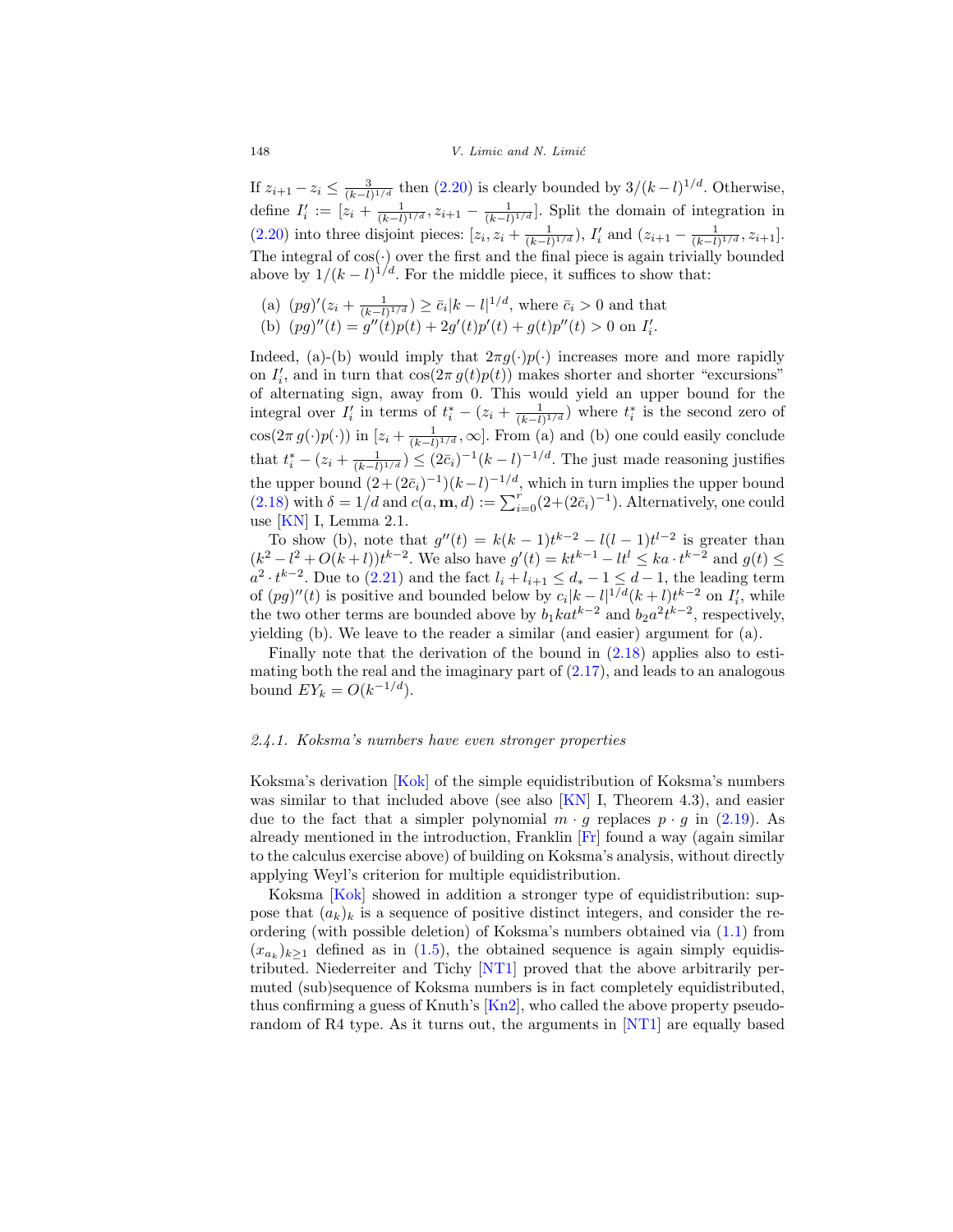on probabilistic reasoning (using the [\[DELV](#page-22-9)] variant [\(2.13\)](#page-13-2) of the SLLN and covariance calculations). For the benefit of the reader we sketch it next.

Suppose initially that, for each  $\mathbf{m} \neq \mathbf{0}$ ,  $|E(Y_k(\mathbf{m})Y_l(\mathbf{m}) + Y_l(\mathbf{m})Y_k(\mathbf{m}))|$  is bounded by  $c(\mathbf{m})/\log^2 N$ , unless  $|k - l| \leq \sqrt{N}$  or  $\min\{k, l\} \leq \sqrt{N}$ . Then it is easy to see that  $E|S_N|^2 \leq N+2\sum_{k=1}^N$  $\sqrt{N} + \sum_{k=\sqrt{N}}^{N} \sum_{l=k+\sqrt{N}}^{N} c(\mathbf{m})/\log^2 N =$  $N + N^{3/2} + N^2/\log^2 N$  which is  $O(N^2/\log^2 N)$ . The criterion [\(2.13\)](#page-13-2) implies the required convergence in the Weyl criterion. We again record the just made observations in form of a lemma.

<span id="page-18-1"></span>LEMMA **2.3** (Sufficiency for complete equidistribution II). *let*  $(x_k)_k$  *be a se*quence of random variables (or measurable functions on  $G$ ),  $Y_k(m)$  be defined by [\(2.12\)](#page-13-1), and  $(\beta_k)_k$  by [\(1.1\)](#page-1-0). If for each **m**,  $|E(Y_k(m)\overline{Y}_l(m)+Y_l(m)\overline{Y}_k(m))|=$  $\begin{aligned} &\textit{O}(1/\log N^2), \textit{ and } (\beta_k)_k \textit{ by } (1.1). \textit{ If for each } \mathbf{m}, |\mathcal{E}(Y_k(\mathbf{m})Y_l(\mathbf{m}) + Y_l(\mathbf{m})Y_k(\mathbf{m}))| = \\ &O(1/\log N^2), \textit{ whenever } \min\{l, k - l\} \geq \sqrt{N}, \textit{ then } (\beta_k)_k \textit{ is completely equidis-} \end{aligned}$ tributed in  $[0, 1]$ .

The proof in [\[NT1](#page-24-0)] uses Lemma [2.3](#page-18-1) with a small (and natural) twist: instead of the original indexing/ordering, for each  $N$ , **m**, to each  $k \in \{1, ..., N\}$  one assigns  $b(k) := \max_{j=1}^d \{a_{k+j} : m_j \neq 0\}$ , and then estimates  $|E(Y_k(\mathbf{m})\overline{Y_k}(\mathbf{m}) +$  $Y_l(\mathbf{m})\overline{Y_k}(\mathbf{m})$  whenever min{ $|b(k)-b(l)|, b(k), b(l)\} \geq \sqrt{N}$ . The rest of the argument is exactly as described above (without the probabilistic rescaling by  $a-1$ ).

Further qualitative and quantitative improvements and extensions, to be recalled soon, were done in the late 1980s by Niederreiter and Tichy [\[NT2](#page-24-10)], Tichy [\[Ti\]](#page-24-11), Drmota, Tichy and Winkler [\[DTW\]](#page-22-15), and Goldstern [\[Go](#page-22-16)] (see also [\[DT\]](#page-22-8), Section 1.6). And yet, interesting non-trivial open problems remain, as indicated in the next section.

## <span id="page-18-0"></span>**3. Concluding remarks with open problems**

The main theorem of [\[Li\]](#page-23-6) also yields novel generators of (stochastic a.s.) completely equidistributed sequences in the non-linear setting, of which the prototype is  $x_k(t)=(t(\log t)^{r_k})^{w_k}$ ,  $k\geq 1$ , where  $(r_k)_k$  (resp.  $(w_k)_k$ ) are sequences of positive (resp. natural) numbers satisfying certain hypotheses. This may not be so interesting (even though there is no obvious reduction of such sequences to exponential sequences of Section [2.4.1\)](#page-17-0) in view of the main theorem of Niederreiter and Tichy [\[NT1](#page-24-0), [NT2](#page-24-10)]. However, the approach to (complete) equidistribution, implicit in [\[Li](#page-23-6)] and made explicit in Section [2,](#page-7-0) is interesting. In particular, it leads to the realization that [\[NT1\]](#page-24-0) is based on probability arguments.

A careful reader must have noticed that [\(2.13\)](#page-13-2) is only a sufficiency condition for the SLLN  $(2.6)$ . Davenport, Erdös and LeVeque also state (in [\[DELV](#page-22-9)], main/only Theorem) "On the contrary...", however these counter-examples do not either imply nor disprove the necessity of assumption

$$
\sum_{n} \frac{1}{n} E\left(\frac{|S_n|}{n}\right)^2 < \infty,
$$

for the SLLN of the corresponding Weyl sums. Indeed, it could be that  $x_k$  are purely constant (random variables), and such that for some  $\mathbf{m} \in \mathbb{Z}^d \setminus \mathbf{0}$  we have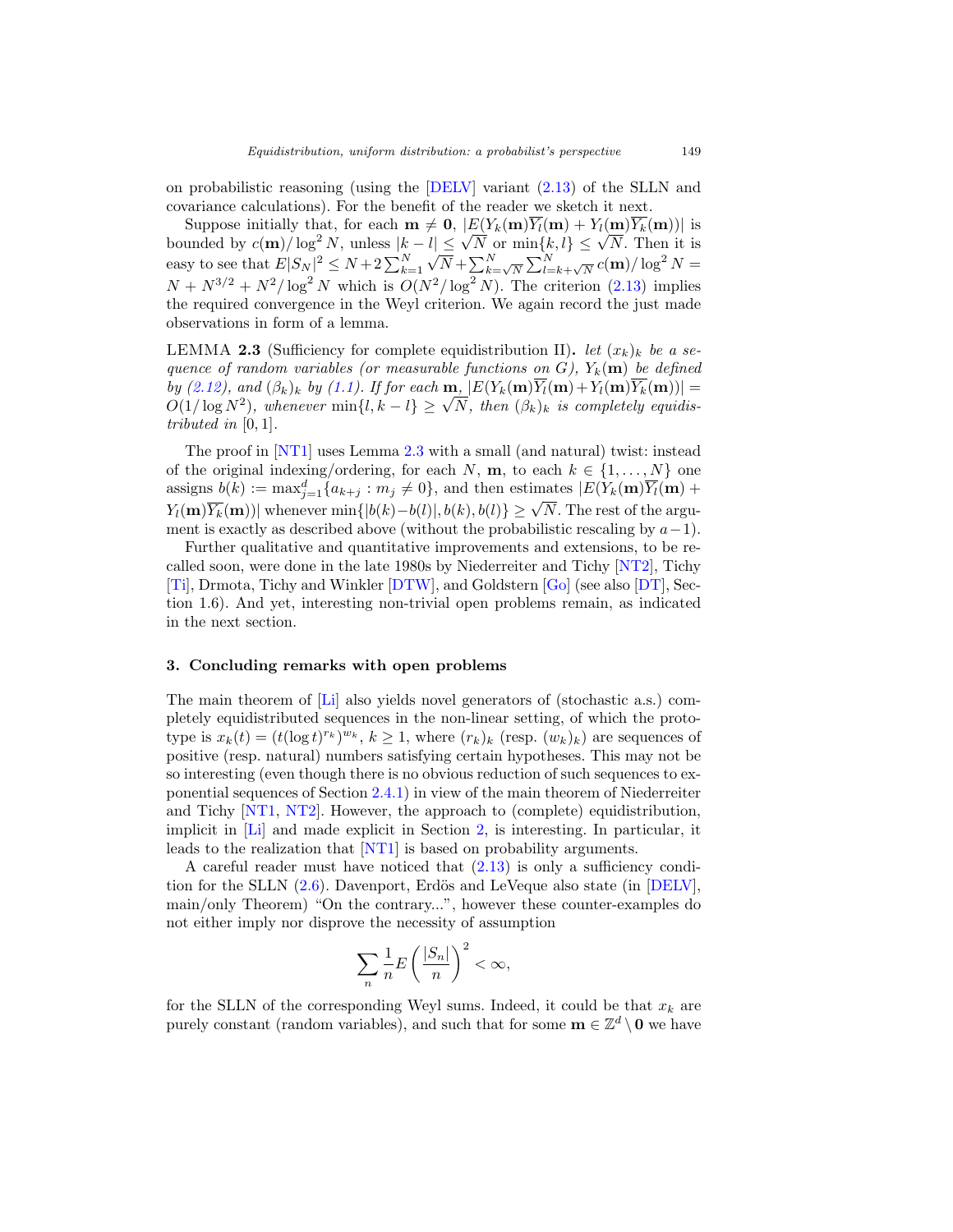that  $\frac{E|S_n(\mathbf{m})|^2}{n^2} = \frac{|S_n(\mathbf{m})|^2}{n^2}$  is both  $\Omega(1/\log n)$  and  $o(1)$  (Korobov [\[Kr4\]](#page-23-14) guarantees that such examples exist), so that the SLLN happens even though the series in the criterion diverges. However, here we would trivially have, for the same d and  $\mathbf{m} \in \mathbb{Z}^d \setminus \{\mathbf{0}\},\$  that

<span id="page-19-0"></span>
$$
\sum_{n} \frac{1}{n} \text{var}\left(\frac{|S_n(\mathbf{m})|}{n}\right) < \infty, \text{ and } \lim_{n} \frac{E|S_n(\mathbf{m})|^2}{n^2} = 0. \tag{3.1}
$$

While the above example is arguably contrived, it already illustrates the following straight-forward consequence of [\(2.13\)](#page-13-2) (or more precisely, of its generalization  $[L_y]$ , Theorem 1): [\(3.1\)](#page-19-0) is a (strictly) stronger sufficiency criterion for the SLLN of the corresponding (indexed by **m**) Weyl sums, than that given in  $[DELV]$  (see  $(2.13)$ ). Is it necessary? If not, is the whole d-dimensional col-lection of them (meaning that [\(3.1\)](#page-19-0) is true for all  $\mathbf{m} \in \mathbb{Z}^d \setminus \{\mathbf{0}\}\)$  necessary for d-multiple equidistribution of the corresponding *β*? If not, is the complete collection of them (meaning that [\(3.1\)](#page-19-0) is true for all  $\mathbf{m} \in \mathbb{Z}^d \setminus \{0\}$  and all  $d \in \mathbb{N}$ ) necessary for complete equidistribution of the corresponding  $\beta$ ? If not, are there natural additional (easy to check) hypotheses on  $(x_k)_k$  under which these families of criteria become necessary (they are always sufficient)?

As pointed out in Section [2.4.1,](#page-17-0) we know from [\[NT1](#page-24-0)] that Koksma's numbers are of R4 type and that the same is true, as shown in [\[NT2](#page-24-10)], for a large class of other exponentially generated sequences. A trivial example of a c.e.s. which is also R4 (and even R6 in Knuth's terminology) is the infinite statistical sample Γ, but as explained in Section [2.1.2,](#page-11-0) this is likely not considered sufficiently explicit from a non-probabilist's perspective. The examples from Section [2.1.3](#page-12-0) must have been known to the modern analytic number theory community, in particular as examples of so-called lacunary sequences. We could not find them on the list of c.e.s. in any the standard references, however [\(2.11\)](#page-12-2) was studied by Korobov [\[Kr3](#page-23-15)] in connection to an explicit example of a simply equidistributed sequence. They seem amenable to analysis, and natural for continuing the investigation in Knuth's framework, who anticipated the result of [\[NT1\]](#page-24-0), but at the time knew only the work of Franklin and Koksma about Koksma's numbers (and variations thereof) [\[Kok](#page-23-7), [Fr](#page-22-10)]. Are linear c.e.s. from Section [2.1.3](#page-12-0) also of R4 type? Is it possible that any sufficiently random c.e.s. (e.g.  $\text{var}(\beta_k 1_{[c,d]}) > 0$  for all k and and all  $0 \leq c < d \leq 1$ ) is of R4 type? If not, is there a natural and easy to check characterization of when the complete equidistribution (type R1) implies R4? By the way, note that if an infinite sequence of random variables  $(\beta_k)_k$  on  $([0,1], \mathcal{B}, \lambda)$  is both completely equidistributed in [0, 1] (that is, of type R1) and *exchangeable* (see e.g.  $\lbrack \text{Du} \rbrack$ , Example 5.6.4), then it must be equal in law to Γ. Is there a natural exchangeability-like property (clearly stronger than R4 type), though weaker than exchangeability, that would jointly with c.e.s. still imply that the sequence  $(\beta_k)_k$  has the law of Γ? Is there a natural condition (stronger than c.e.s. but weaker than i.i.d.) that would imply, jointly with R4 type, that the sequence  $(\beta_k)_k$  has the law of Γ?

Once equidistribution is established, it is natural to ask about the rate of convergence in [\(1.2\)](#page-1-1), or in analogous multi-dimensional expressions that corre-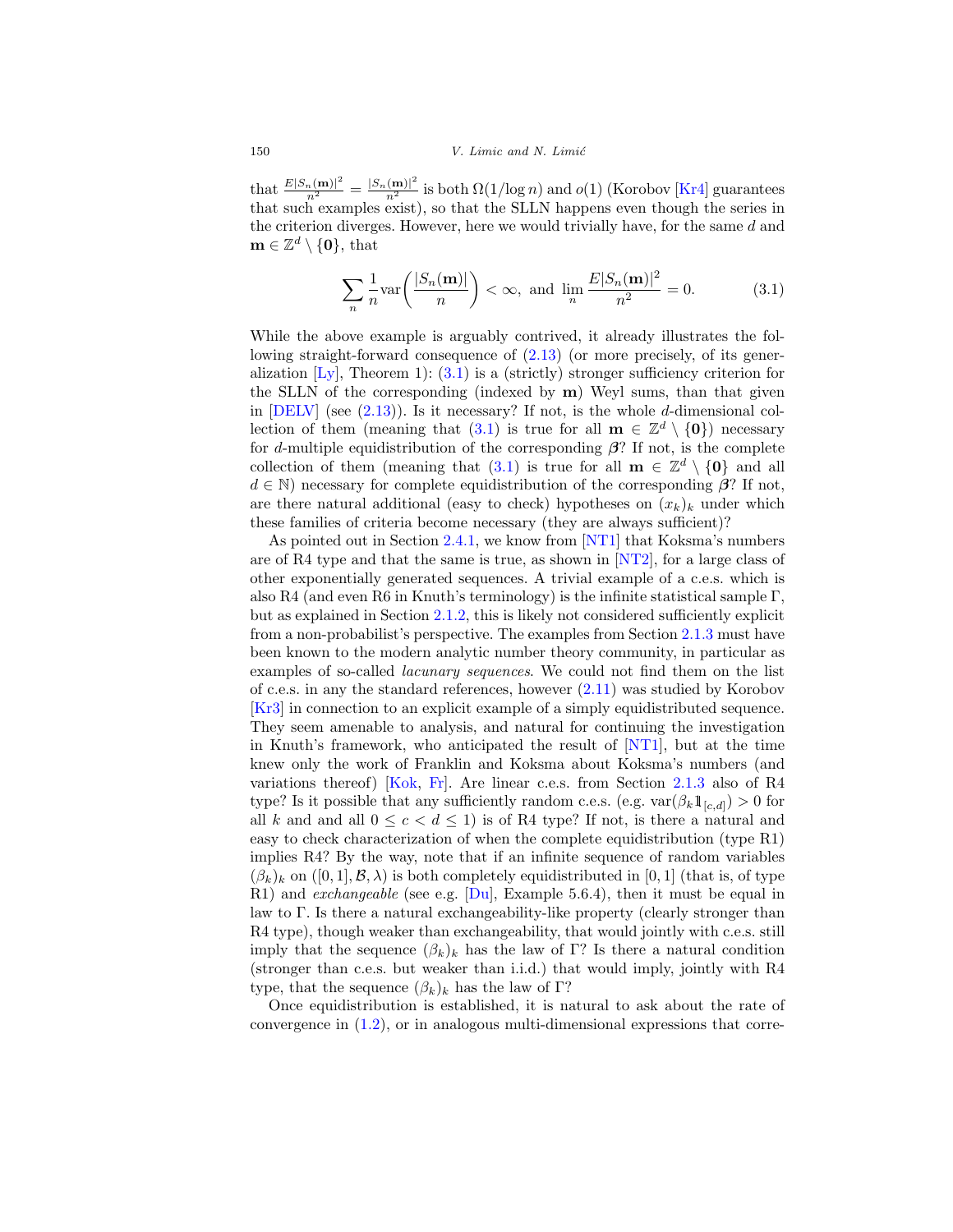spond to Definitions [1.1-](#page-5-0)[1.2.](#page-5-1) The discrepancy sequences (as recalled in Section [2.1.1\)](#page-10-0) seem to be the principal object for this analysis, already in the focus of classical studies by the founders of analytic number theory (see [\[KN](#page-23-3)], Chapter 2 and  $[DT]$  Sections 1.1–1.2). From the stochastic point of view, it seems more interesting to study discrepancy as a random variable. In particular, the well-known  $Erd\tilde{\sigma}s-Tur\tilde{\sigma}n-Koksma\ inequality$  (see e.g. [\[DT](#page-22-8)], Theorem 1.21) can be restated in the present setting as follows: if  $H$  is a positive integer and, for  $\mathbf{m} \in \mathbb{Z}^d$ , we let  $r(\mathbf{m}) := \prod_{i=1}^d \max\{1, |m_i|\}$ , then it is true (**t**-by-**t**) that

<span id="page-20-0"></span>
$$
D_N^{*,d} \le \left(\frac{3}{2}\right)^d \left(\frac{2}{H+1} + \sum_{0 < ||\mathbf{m}||_{\infty} \le H} \frac{1}{r(\mathbf{m})} \left| \frac{1}{N} \sum_{k=1}^N Y_k(\mathbf{m}) \right| \right).
$$

Substantial work by the "Tichy school" has been done on multi-dimensional discrepancy estimation of Koksma's numbers and variations. In particular, Tichy [\[Ti\]](#page-24-11) obtains, in the context of [\[NT2\]](#page-24-10) (more precisely,  $x_k(t) = t^{a_k}, t > 1$ , for some  $a_k \in \mathbb{R}$ , and the minimal distance between different powers is bounded below by  $\delta > 0$ ), bounds on  $D_N^{*,d}$  of the form  $O(N^{-1/2+\eta})$  for any  $\eta > 0$ , even if the multiplicity  $d$  is not fixed but diverges as  $log N$  raised to a small power; and Goldstern [\[Go](#page-22-16)] extends these to the setting where the replication between the exponents  $a_n$  is possible but infrequent, and the minimal distance between the exponents may slowly converge to 0 (see also notes on the literature in [\[DT\]](#page-22-8), Section 1.6).

Recall that already in the setting of linear generators, the random variables  $Y_k(\mathbf{m})$  are not mutually independent, however they do have other nice properties. For concreteness, one could take the two examples of completely equidistributed sequences from Section [2.1.3.](#page-12-0) Is there a central limit theorem, or another type of concentration result that would apply, and give good estimates on d-dimensional (star) discrepancy of these sequences, with or without modifications related to R4 type of randomness? When is  $\sqrt{N/\log\log N}D_N^{*,d}$  a tight sequence of random variables? The above LIL-type result for the simple (1-multiple) discrepancy sequences  $(D_N^{*,1})_N$  is well-known (see e.g. [\[DT\]](#page-22-8) Section 1.6.2 or [\[AB2](#page-21-0)]) in the context of lacunary sequences, and in particular for  $(2.10,2.11)$  $(2.10,2.11)$ , even if permuted (without possible deletion), as shown by Aistleit-ner et al. [\[ABT](#page-21-3)]. But as soon as one starts increasing the multiplicity  $d$ , no specific study of the corresponding LIL seem to exist.

In view of  $(2.9)$  and Remark [1\(](#page-5-2)d), most probabilists and statisticians would likely ask if any of the following is true for any (or all) of the c.e.s. discussed here: given any  $d \geq 1$  and any  $f : \mathbb{R}^d \to \mathbb{R}$  a nice enough function, define  $f(\boldsymbol{\beta}_k^{\infty}) := f(\boldsymbol{\beta}_k^d)$  and  $f(\Gamma) := f(U_1, U_2, \ldots, U_d)$ . Are the sequences of random variables (recall [\(1.8\)](#page-5-3))

$$
\sqrt{N}\left(\frac{1}{N}\sum_{k=0}^{N-1}f(\beta_{kh+1}^{\infty}) - \mathbf{E}(f(\Gamma))\right), N \ge 1, \text{ where } h \ge d,
$$
 (3.2)

and/or

<span id="page-20-1"></span>
$$
\sqrt{N}\left(\frac{1}{N}\sum_{k=1}^{N}f(\beta_k^{\infty}(t)) - \mathbf{E}\left(f(\Gamma)\right)\right), N \ge 1,
$$
\n(3.3)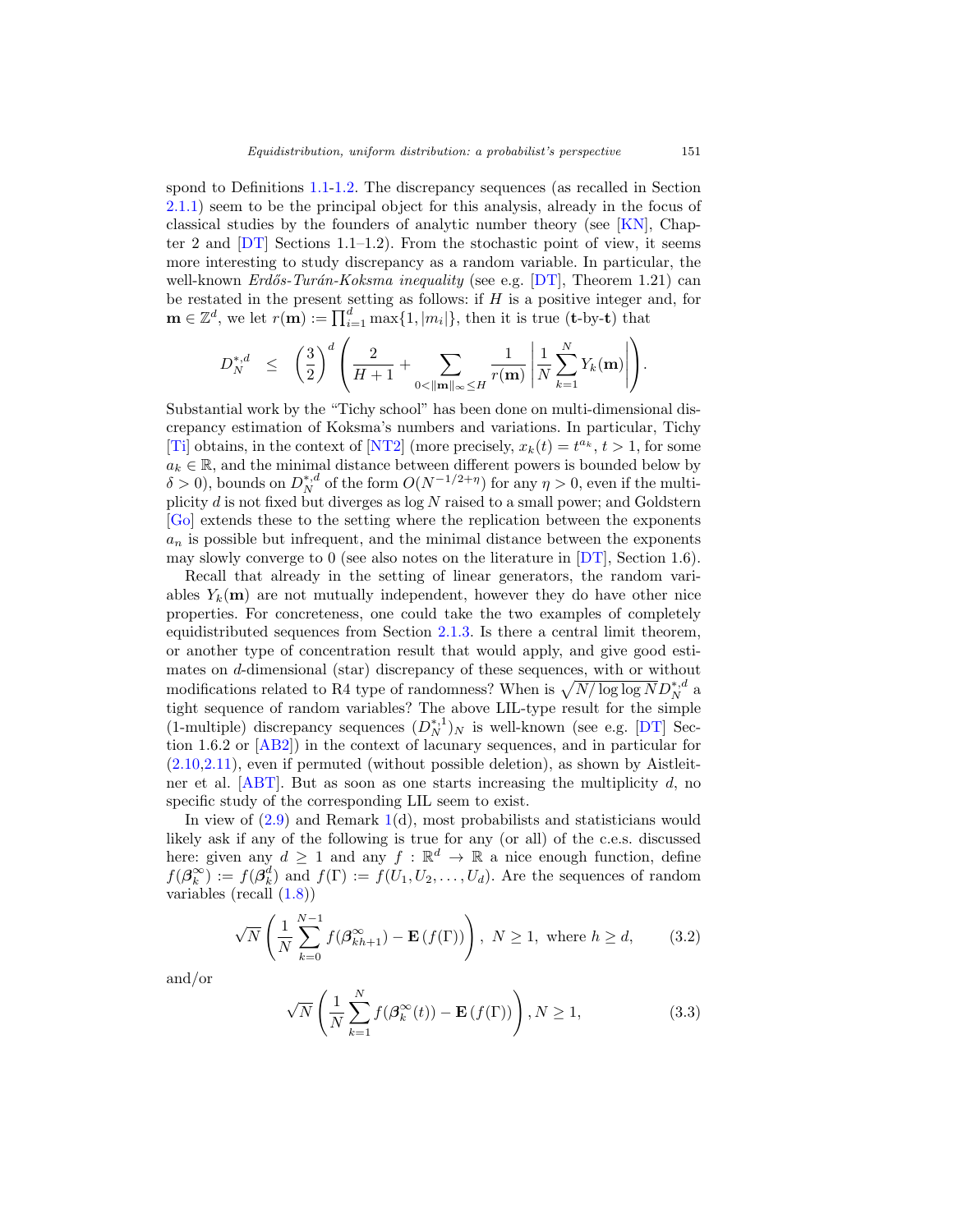tight? Do they converge in law to a centered Gaussian random variable? These questions are similar in spirit to those of the preceding paragraph, but not quite the same (see [\[AB3\]](#page-21-4) for a functional CLT for 1-dimensional discrepancies). In particular, the well-known Koksma and Koksma-Hlawka inequalities (see e.g. [\[KN](#page-23-3)], Ch. 2, Section 5 or  $DT$ ], Theorem 1.14) serve to give universal bounds on the error in (MC) numerical integration in terms of the discrepancy of the sequence and (a multi-dimensional extension of) the bounded variation of the integrand. Though essential in various applications, they are too crude for studying weak convergence properties [\(3.2](#page-20-0)[,3.3\)](#page-20-1). In the one-dimensional setting, again a substantial progress has been made for lacunary sequences, starting from the classical work of Salem and Zygmund [\[SZ\]](#page-24-12), and ending in the recent studies by Aistleitner et al. [\[AB1](#page-21-5), [ABT\]](#page-21-3) (see also [\[Ai,](#page-21-2) [AB2\]](#page-21-0)). Satisfying the CLT analogues [\(3.2](#page-20-0)[,3.3\)](#page-20-1) (with permutations and possible deletions permitted) would undoubtedly be a strong "evidence of randomness". How is it (or is it) related to the strongest Knuth's [\[Kn2\]](#page-23-1) R6 type of pseudo-randomness?

## **Acknowledgments**

V.L. thanks Chris Burdzy for very useful pointers to the literature, and several constructive comments that reset this research project on the right track, and Martin Goldstern and Pete L. Clark for additional help with the literature. We are both grateful to Christoph Aistleitner for detailed reading of the original preprint, and a number of valuable comments and suggestions. The first version of this paper was written while V.L. was at the Universit´e Paris-Sud XI.

# **References**

- <span id="page-21-2"></span>[Ai] C. Aistleitner, Quantitative uniform distribution results for geometric progressions. Israel J. Math., **204**, 1: 155–197, 2014. [MR3273455](http://www.ams.org/mathscinet-getitem?mr=3273455)
- <span id="page-21-5"></span>[AB1] C. AISTLEITNER AND I. BERKES, On the central limit theorem for  $f(n_kx)$ . Probab. Theory Related Fields, **146**, 1–2:267–289, 2010. [MR2550364](http://www.ams.org/mathscinet-getitem?mr=2550364)
- <span id="page-21-0"></span>[AB2] C. AISTLEITNER AND I. BERKES, Probability and metric discrepancy theory. Stoch. Dyn., **11**, 183–207, 2011. [MR2771348](http://www.ams.org/mathscinet-getitem?mr=2771348)
- <span id="page-21-4"></span>[AB3] C. Aistleitner and I. Berkes, Limit distributions in metric discrepancy theory. Monatsh. Math., **169**, 3–4: 253—265, 2013. [MR3019283](http://www.ams.org/mathscinet-getitem?mr=3019283)
- <span id="page-21-3"></span>[ABT] C. AISTLEITNER, I. BERKES, AND R.F. TICHY, Lacunary sequences and permutations. Dependence in probability, analysis and number theory. A volume in memory of Walter Philipp, Kendrick Press. 35–49, 2010. [MR2731043](http://www.ams.org/mathscinet-getitem?mr=2731043)
- <span id="page-21-1"></span>[Bu1] K. BURDZY, The Search for Certainty. World Scientific, 2009. [MR2510150](http://www.ams.org/mathscinet-getitem?mr=2510150)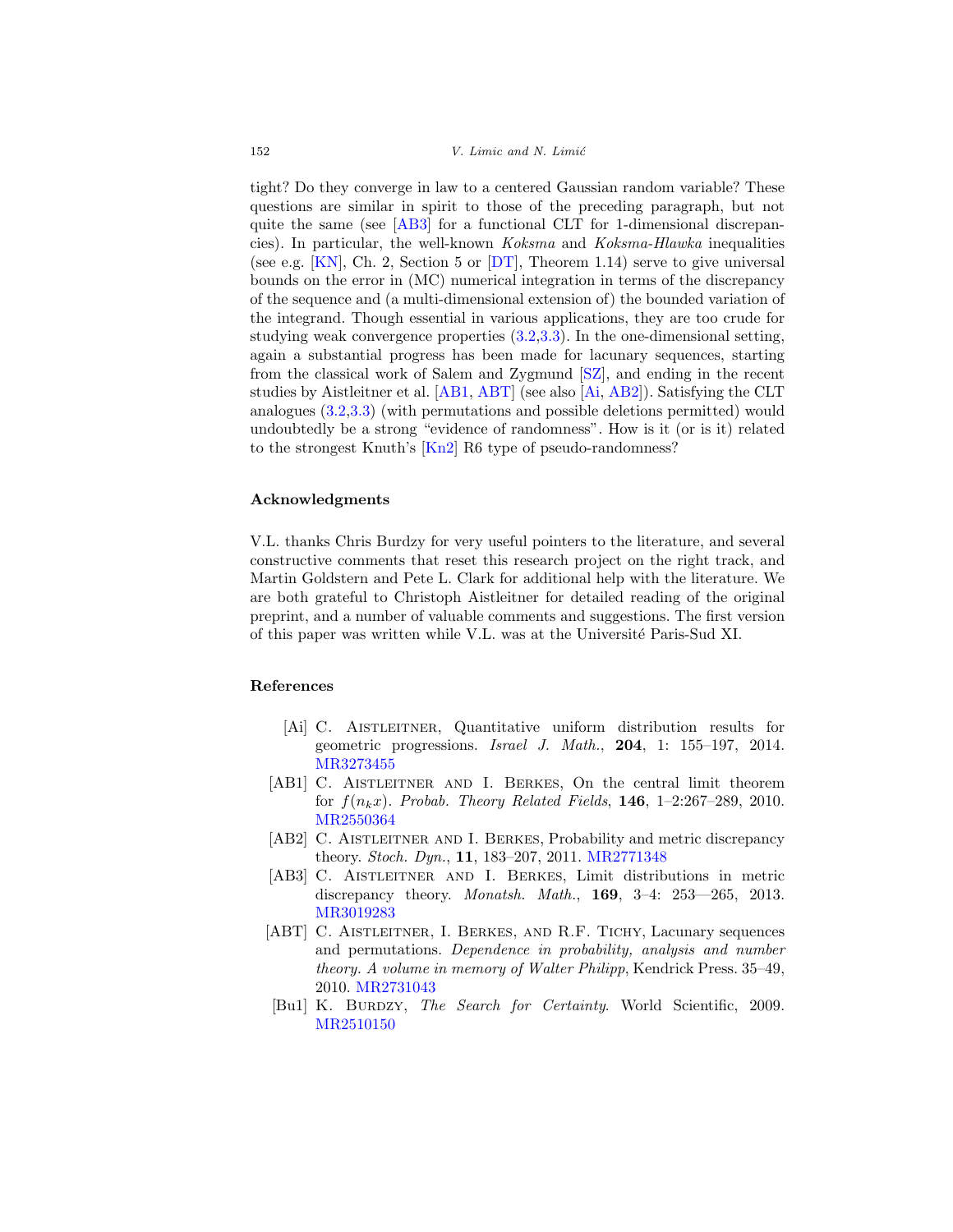- <span id="page-22-14"></span>[Bu2] K. BURDZY, Resonance: From Probability to Epistemology and Back. Imperial College Press, 2016. [MR3468703](http://www.ams.org/mathscinet-getitem?mr=3468703)
- <span id="page-22-1"></span>[Du] R. DURRETT, *Probability: theory and examples*, 3rd edition. Duxbury advanced series, 2005. [MR1609153](http://www.ams.org/mathscinet-getitem?mr=1609153)
- <span id="page-22-13"></span>[CDO] S. Chen, J. Dick, and A.B. Owen, Consistency of Markov chain quasi-Monte Carlo on continuous state spaces. Ann. Statist., **39**, 2:673–701, 2011. [MR2816335](http://www.ams.org/mathscinet-getitem?mr=2816335)
- <span id="page-22-12"></span>[CMNO] S. Chen, M. Matsumoto, T. Nishimura, and A.B. Owen, New inputs and methods for Markov chain quasi-Monte Carlo. In Monte Carlo and quasi-Monte Carlo methods 2010. Springer Proc. Math. Stat. **23**, 313–327, Springer, 2012. [MR3173841](http://www.ams.org/mathscinet-getitem?mr=3173841)
- <span id="page-22-9"></span><span id="page-22-8"></span>[DELV] H. DAVENPORT, P. ERDŐS, AND W.J. LEVEQUE, On Weyl's criterion for uniform distribution. Michigan Math. J., **10**, 3:311–314, 1963. [MR0153656](http://www.ams.org/mathscinet-getitem?mr=0153656)
	- [DT] M. Drmota and R.F. Tichy, Sequences, Discrepancies, and Applications. Lecture Notes in Mathematics **1651**, Springer, Berlin, 1997. [MR1470456](http://www.ams.org/mathscinet-getitem?mr=1470456)
- <span id="page-22-16"></span><span id="page-22-15"></span><span id="page-22-10"></span><span id="page-22-0"></span>[DTW] M. DRMOTA, R.F TICHY, AND R. WINKLER, Completely uniformly distributed sequences of matrices. In: Number-Theoretic Analysis. Lecture Notes in Math. **1452**, pp. 43–57, Springer, 1990. [MR1084637](http://www.ams.org/mathscinet-getitem?mr=1084637)
	- [EK] P. ERDOS AND M. KAC, The Gaussian law of errors in the theory of additive number theoretic functions. Amer. J. Math., **62**, 1:738–742, 1940. [MR0002374](http://www.ams.org/mathscinet-getitem?mr=0002374)
	- [Fr] J.N. Franklin, Deterministic simulation of random processes, Math. Comp., **17**, 28–59, 1963. [MR0149640](http://www.ams.org/mathscinet-getitem?mr=0149640)
	- [Go] M. Goldstern, Eine Klasse volst¨andig gleichverteiler Folgen. In Zahlentheoretishe Analysis, II Lecture Notes in Math. **1262**, pp. 37– 45, Springer, 1987. [MR1012958](http://www.ams.org/mathscinet-getitem?mr=1012958)
	- [Ho1] P.J. HOLEWIJN, Note on Weyl's criterion and the uniform distribution of independent random variables. Ann. Math. Stat. **40**, 1124–1125, 1969. [MR0240855](http://www.ams.org/mathscinet-getitem?mr=0240855)
	- [Ho2] P.J. Holewijn, On the Uniform Distribution of Sequences of Random Variables. Z. Wahrscheinlichkeitstheorie verw. Geb., **14**, 89–92, 1969. [MR0264735](http://www.ams.org/mathscinet-getitem?mr=0264735)
	- [Ka1] M. Kac, Statistical Independence in Probability, Analysis and Number Theory. Mathematical Association of America, 1959. [MR0110114](http://www.ams.org/mathscinet-getitem?mr=0110114)
	- [Ka2] M. Kac, Probability methods in some problems of analysis and number theory. Bull. Amer. Math. Soc., **55**, 641–665, 1949. [MR0031504](http://www.ams.org/mathscinet-getitem?mr=0031504)
- <span id="page-22-11"></span><span id="page-22-7"></span><span id="page-22-6"></span><span id="page-22-3"></span><span id="page-22-2"></span>[Kem] J.H.B. KEMPERMAN, Probability methods in the theory of distributions modulo one. Compositio Mathematica, **16** 106–137, 1964. [MR0173281](http://www.ams.org/mathscinet-getitem?mr=0173281)
- <span id="page-22-4"></span>[Ke1] H. Kesten, Uniform Distribution mod 1. Ann. Math.,**71**, 2:445–471, 1960. [MR0113864](http://www.ams.org/mathscinet-getitem?mr=0113864)
- <span id="page-22-5"></span>[Ke2] H. Kesten, Uniform Distribution mod 1 (II). Acta Arith., **7**, 4:355– 380, 1962. [MR0142532](http://www.ams.org/mathscinet-getitem?mr=0142532)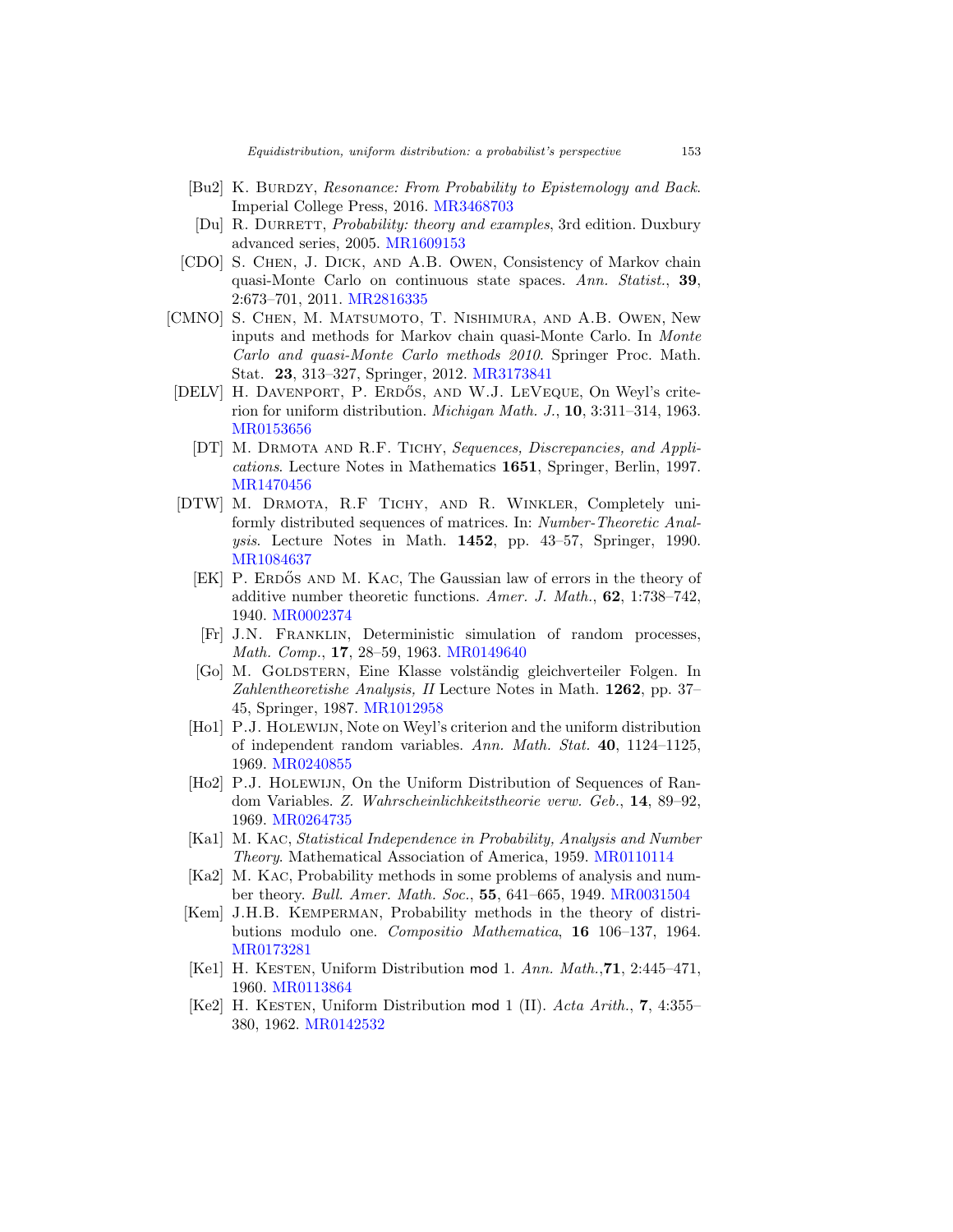- <span id="page-23-8"></span>[Kh] D. Khoshnevisan, Normal numbers are normal. Clay Mathematics Institute Annual Report, 15, continued pp. 27—31, 2006.
- <span id="page-23-0"></span>[Kn1] D.E. KNUTH, Construction of a random sequence. *BIT Numerical* Mathematics, **5**, 4:246–250, 1965. [MR0197434](http://www.ams.org/mathscinet-getitem?mr=0197434)
- <span id="page-23-1"></span> $[Kn2]$  D.E. KNUTH, The Art of Computer Programming, volume 2/Seminumerical Algorithms, 3rd edition. Addison-Wesley, 1997. [MR3077152](http://www.ams.org/mathscinet-getitem?mr=3077152)
- [Kol1] A.N. KOLMOGOROV, Grundbegriffe der Wahrscheinlichkeitsrechnung, Ergebnisse der Mathematik und ihrer Grenzgebeite. J. Springer, 1933. [MR0362415](http://www.ams.org/mathscinet-getitem?mr=0362415)
- <span id="page-23-12"></span>[Kol2] A.N. Kolmogorov, Tri podhoda k opredeleniju ponjatija "količevstvo informacii" (Three approaches to the definition of the concept "quantity of information".). Problemy peredači informacii **1**, 3–11, 1965.
- <span id="page-23-7"></span>[Kok] J.F. Koksma, Ein mengentheoretischer Satz ¨uber die Gleichverteilung modulo Eins. Compositio Math., **2**, 250–258, 1935. [MR1556918](http://www.ams.org/mathscinet-getitem?mr=1556918)
- <span id="page-23-9"></span>[Kr1] N.M. KOROBOV, On functions with uniformly distributed fractional parts (Russian). Doklady Akad. Nauk SSSR (N.S.), **62**, 21–22, 1948. [MR0027012](http://www.ams.org/mathscinet-getitem?mr=0027012)
- <span id="page-23-10"></span>[Kr2] N.M. KOROBOV, Some problems on the distribution of fractional parts (Russian). Uspehi Matem. Nauk SSSR (N.S.), **4**, 1(29):189–190, 1949. [MR0031948](http://www.ams.org/mathscinet-getitem?mr=0031948)
- <span id="page-23-15"></span>[Kr3] N.M. KOROBOV, Concerning some questions of uniform distribution (Russian). Izvestiya Akad. Nauk SSSR. Ser. Mat. **14**, 215–238, 1950. [MR0037876](http://www.ams.org/mathscinet-getitem?mr=0037876)
- <span id="page-23-14"></span>[Kr4] N.M. KOROBOV, Bounds of trigonometric sums involving completely uniformly distributed functions (Russian). Soviet Math. Dokl., **1**, 923– 926, 1960. [MR0130527](http://www.ams.org/mathscinet-getitem?mr=0130527)
- <span id="page-23-2"></span>[Kr5] N.M. KOROBOV, Exponential Sums and their Applications. Mathematics and Its Applications, **80**, Kluwer, 1992. [MR1162539](http://www.ams.org/mathscinet-getitem?mr=1162539)
- <span id="page-23-3"></span>[KN] L. KUIPERS AND H. NIEDERREITER, Uniform Distribution of Sequences. Wiley and Sons, 1974. [MR0419394](http://www.ams.org/mathscinet-getitem?mr=0419394)
- <span id="page-23-4"></span>[Lac] M.B. LACAZE, Estimation de moyennes et fonctions de répartition de suites d'échantillonnage. Ann. Inst. Henri Poincaré Probab. Stat., **9**, 2:145–165, 1973. [MR0356199](http://www.ams.org/mathscinet-getitem?mr=0356199)
- <span id="page-23-11"></span>[Lam] M. VAN LAMBALGEN, Randomness and Foundations of Probability: von Mises' axiomatisation of random sequences. Statistics, probability and game theory: Papers in honor of David Blackwell, 347–367, IMS, 1996. [MR1481789](http://www.ams.org/mathscinet-getitem?mr=1481789)
- <span id="page-23-13"></span>[Le1] L. Levin, On the notion of a random sequence. Soviet Math. Dok. **14** 1413–1416, 1973.
- <span id="page-23-6"></span><span id="page-23-5"></span>[Le2] M.B. Levin, Discrepancy Estimates of Completely Uniformly Distributed and Pseudorandom Number Sequences. Internat. Math. Res. Notices **22**, 1231–1251, 1999. [MR1731474](http://www.ams.org/mathscinet-getitem?mr=1731474)
	- [Li] N. LIMIC, On completely equidistributed numbers. Math. Commun. **7**, 103–111, 2002. [MR1952752](http://www.ams.org/mathscinet-getitem?mr=1952752)

 $154$  V. Limic and N. Limic